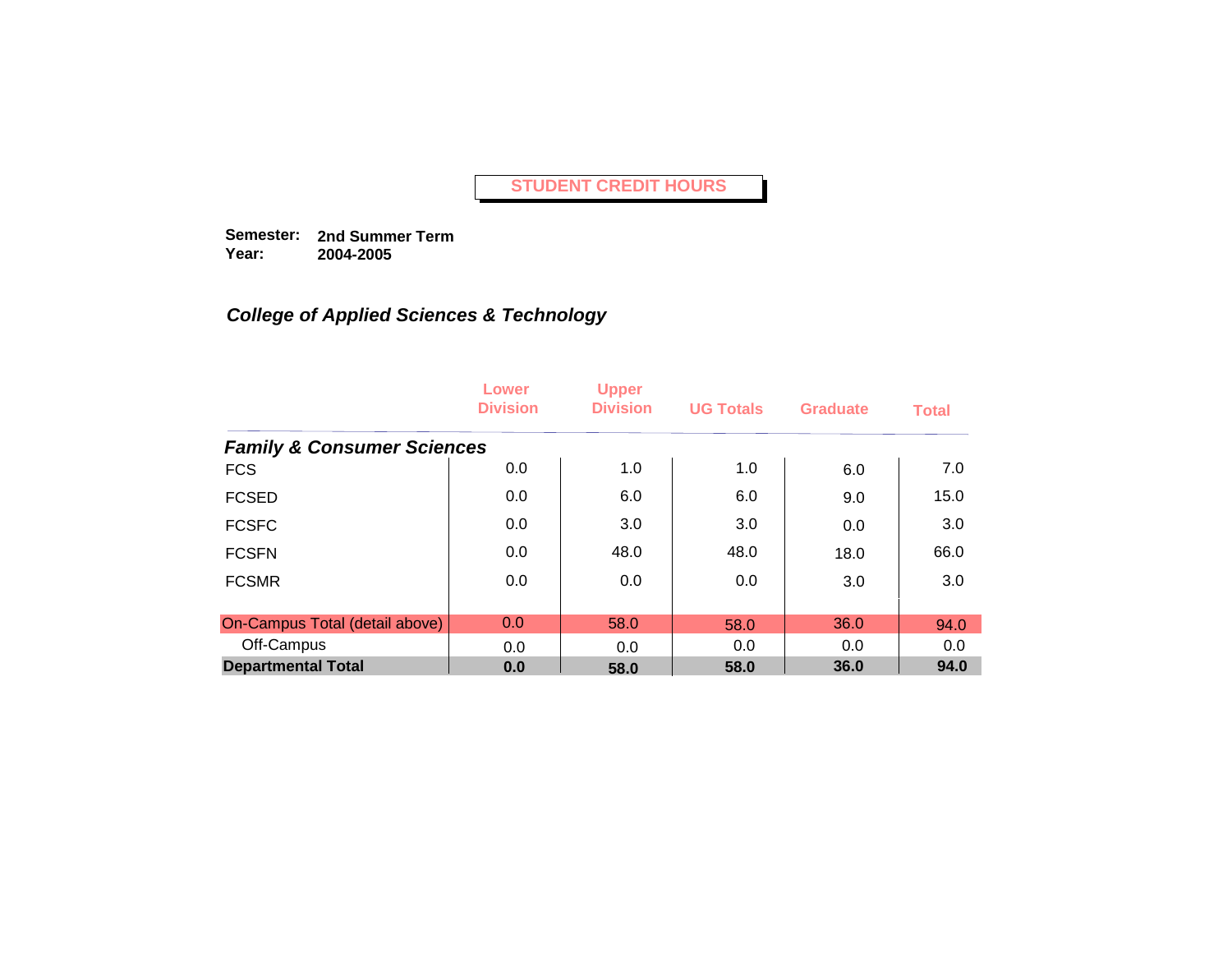**Semester: 2nd Summer Term Year: 2004-2005**

|                                  | Lower<br><b>Division</b> | <b>Upper</b><br><b>Division</b> | <b>UG Totals</b> | Graduate | <b>Total</b> |
|----------------------------------|--------------------------|---------------------------------|------------------|----------|--------------|
| <b>Industry &amp; Technology</b> |                          |                                 |                  |          |              |
| <b>ITDPT</b>                     | 0.0                      | 34.0                            | 34.0             | 0.0      | 34.0         |
| <b>ITEDU</b>                     | 0.0                      | 0.0                             | 0.0              | 3.0      | 3.0          |
| On-Campus Total (detail above)   | 0.0                      | 34.0                            | 34.0             | 3.0      | 37.0         |
| Off-Campus                       | 0.0                      | 0.0                             | 0.0              | 60.0     | 60.0         |
| <b>Departmental Total</b>        | 0.0                      | 34.0                            | 34.0             | 63.0     | 97.0         |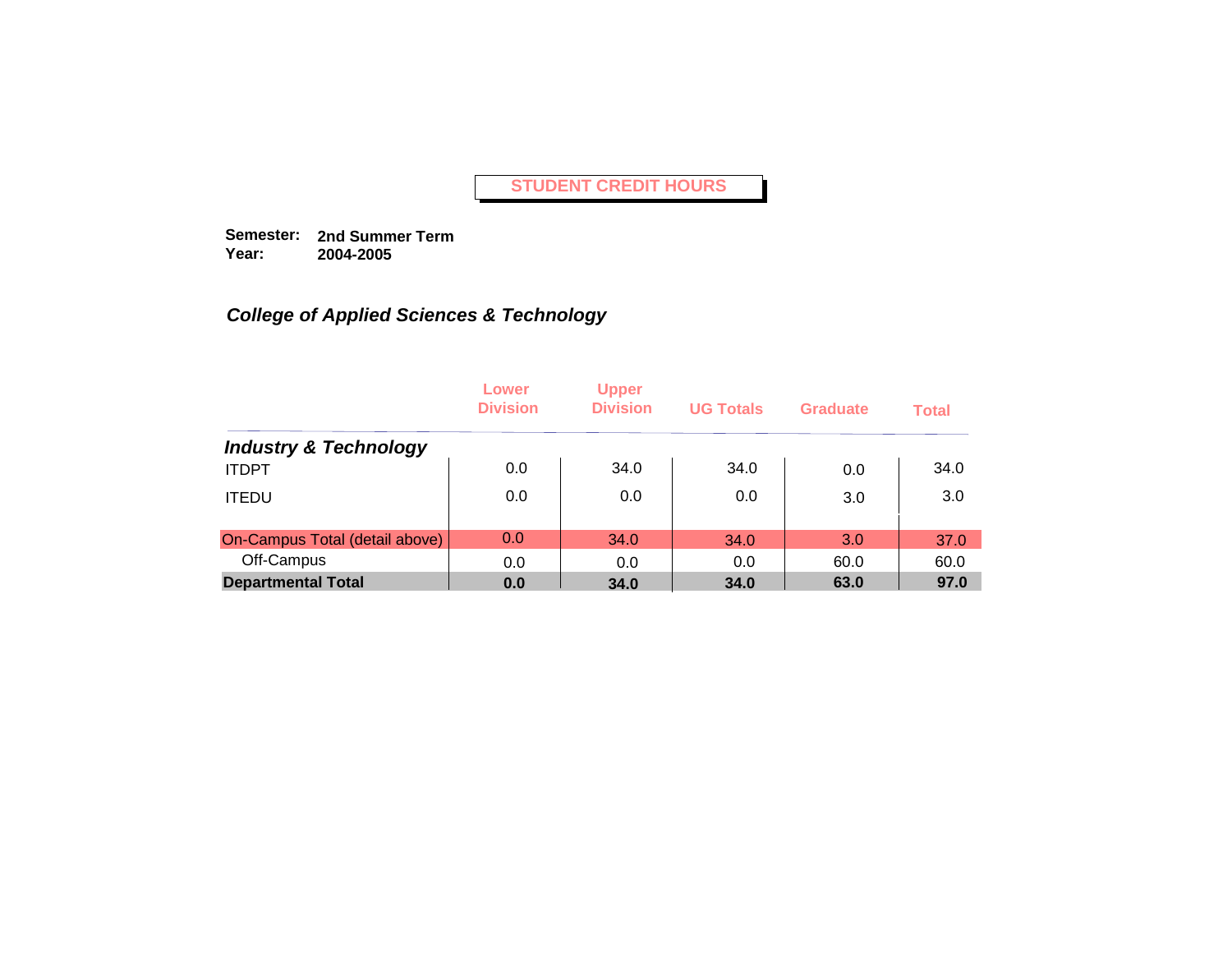**Semester: 2nd Summer Term Year: 2004-2005**

|                                | Lower<br><b>Division</b> | <b>Upper</b><br><b>Division</b> | <b>UG Totals</b> | <b>Graduate</b> | <b>Total</b> |
|--------------------------------|--------------------------|---------------------------------|------------------|-----------------|--------------|
| <b>Physical Education</b>      |                          |                                 |                  |                 |              |
| <b>EXSCI</b>                   | 16.0                     | 0.0                             | 16.0             | 0.0             | 16.0         |
| <b>PEFWL</b>                   | 244.0                    | 0.0                             | 244.0            | 0.0             | 244.0        |
| <b>PEP</b>                     | 48.0                     | 156.0                           | 204.0            | 204.0           | 408.0        |
| <b>SPTAD</b>                   | 0.0                      | 0.0                             | 0.0              | 51.0            | 51.0         |
|                                |                          |                                 |                  |                 |              |
| On-Campus Total (detail above) | 308.0                    | 156.0                           | 464.0            | 255.0           | 719.0        |
| Off-Campus                     | 0.0                      | 0.0                             | 0.0              | 0.0             | 0.0          |
| <b>Departmental Total</b>      | 308.0                    | 156.0                           | 464.0            | 255.0           | 719.0        |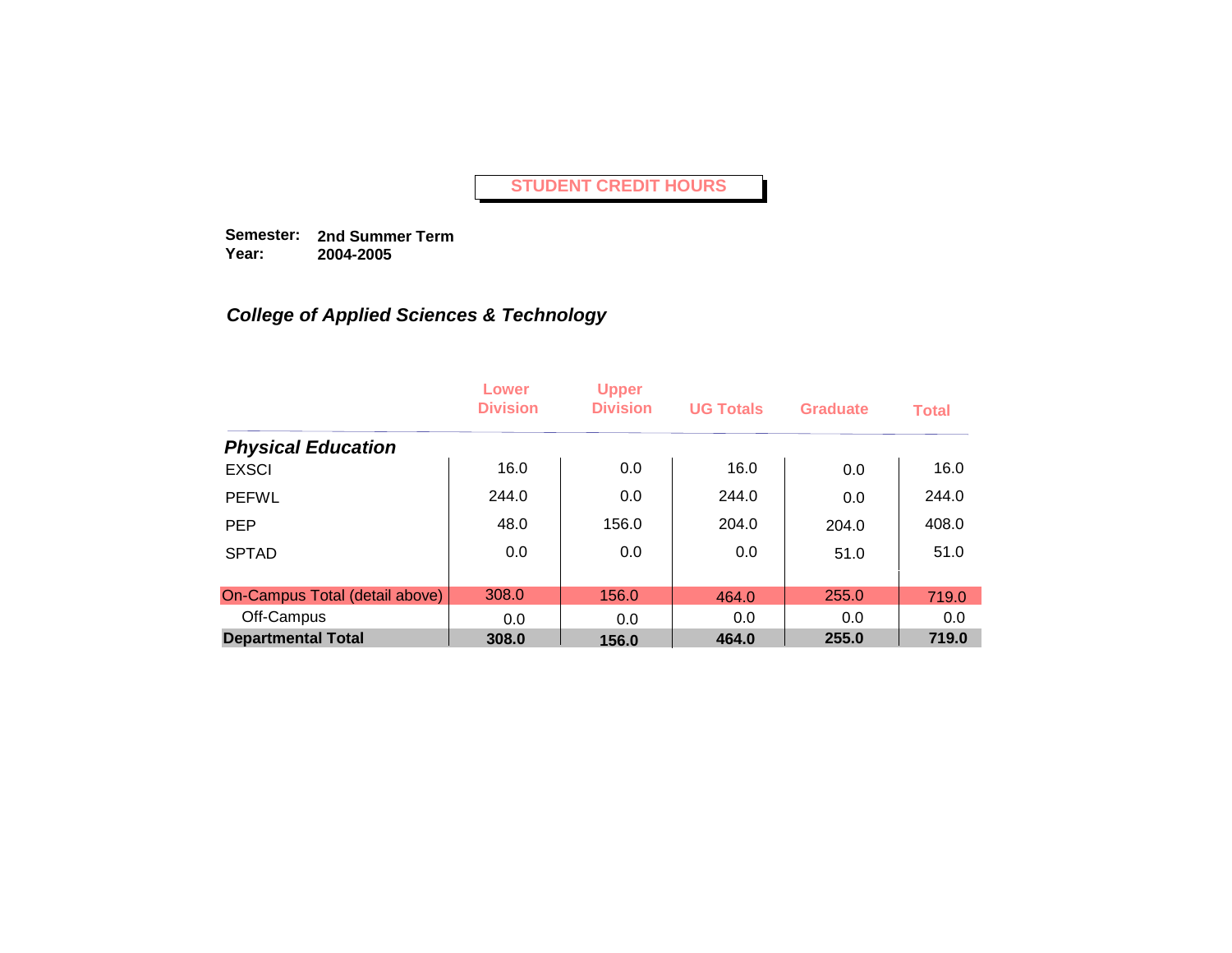**Semester: 2nd Summer Term Year: 2004-2005**

|                                   | Lower<br><b>Division</b> | <b>Upper</b><br><b>Division</b> | <b>UG Totals</b> | Graduate | <b>Total</b> |
|-----------------------------------|--------------------------|---------------------------------|------------------|----------|--------------|
| <b>Wellness &amp; Gerontology</b> |                          |                                 |                  |          |              |
| <b>WELNS</b>                      | 0.0                      | 0.0                             | 0.0              | 21.0     | 21.0         |
| On-Campus Total (detail above)    | 0.0                      | 0.0                             | 0.0              | 21.0     | 21.0         |
| Off-Campus                        | 0.0                      | 0.0                             | 0.0              | 0.0      | 0.0          |
| <b>Departmental Total</b>         | 0.0                      | 0.0                             | 0.0              | 21.0     | 21.0         |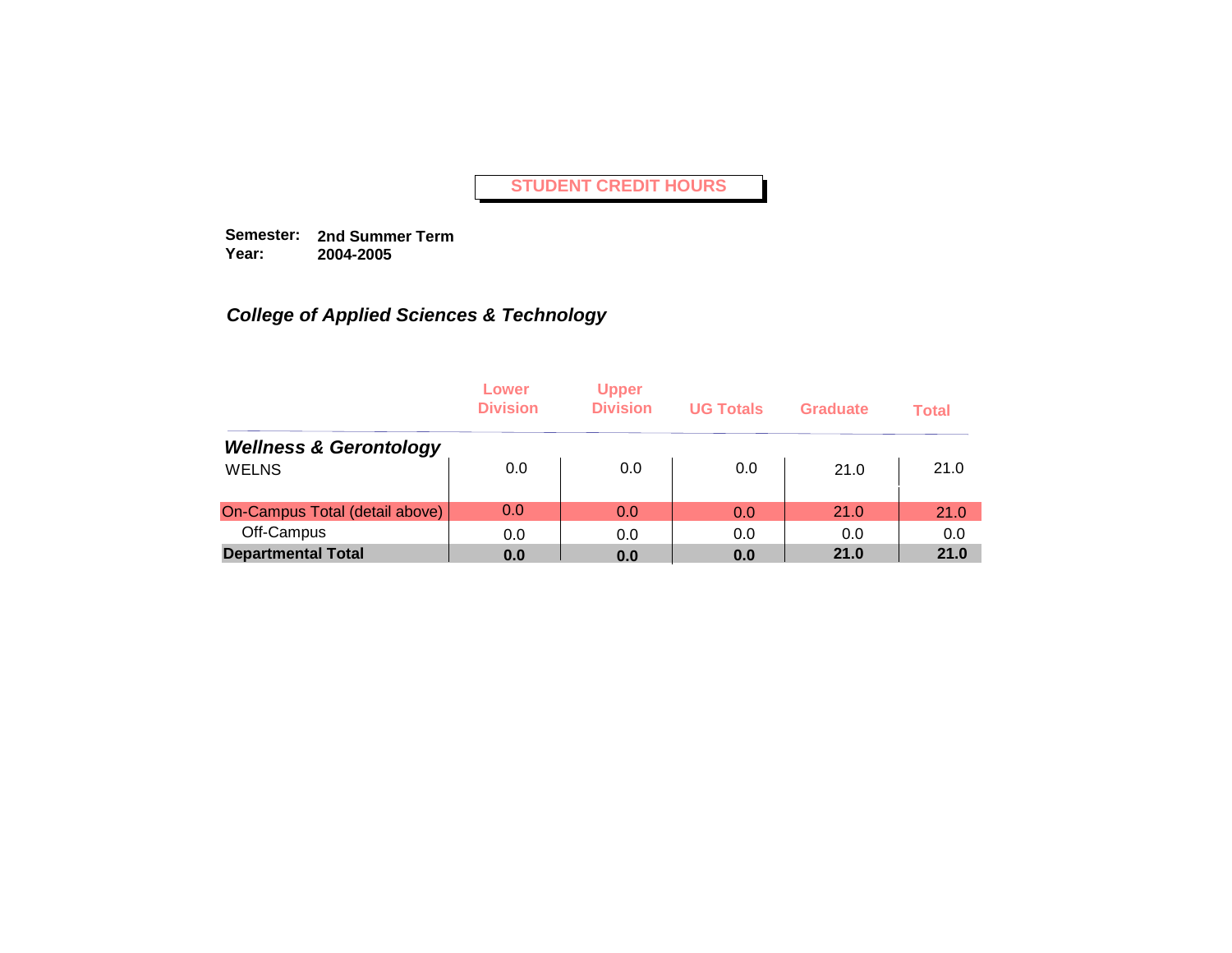**Semester: 2nd Summer Term Year: 2004-2005**

## *College of Architecture & Planning*

|                                | Lower<br><b>Division</b> | <b>Upper</b><br><b>Division</b> | <b>UG Totals</b> | Graduate | <b>Total</b> |
|--------------------------------|--------------------------|---------------------------------|------------------|----------|--------------|
| <b>Architecture</b>            |                          |                                 |                  |          |              |
| <b>THES</b>                    | 0.0                      | 0.0                             | 0.0              | 6.0      | 6.0          |
| On-Campus Total (detail above) | 0.0                      | 0.0                             | 0.0              | 6.0      | 6.0          |
| Off-Campus                     | 0.0                      | 0.0                             | 0.0              | 0.0      | 0.0          |
| <b>Departmental Total</b>      | 0.0                      | 0.0                             | 0.0              | 6.0      | 6.0          |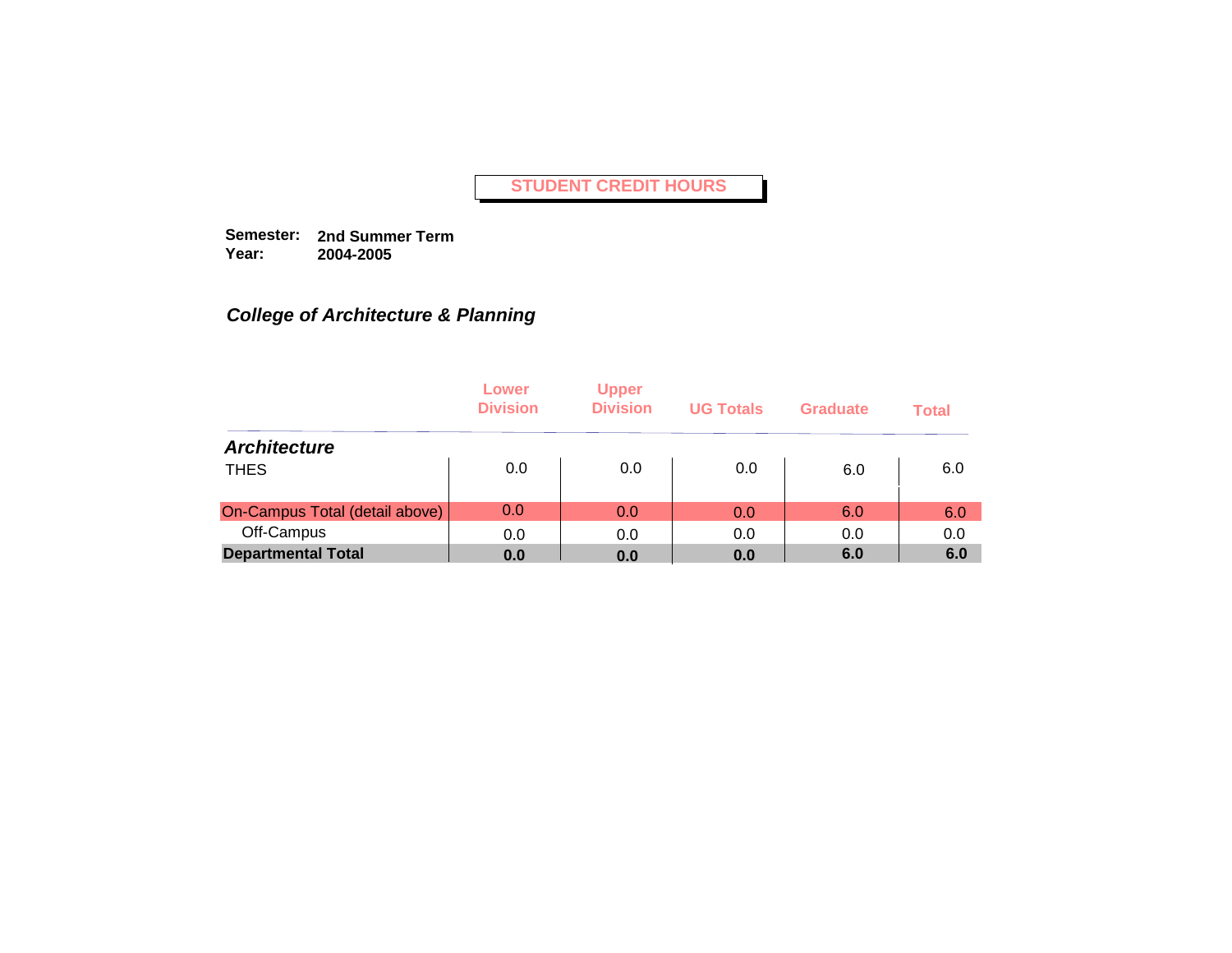**Semester: 2nd Summer Term Year: 2004-2005**

## *College of Architecture & Planning*

|                                | Lower<br><b>Division</b> | <b>Upper</b><br><b>Division</b> | <b>UG Totals</b> | Graduate | <b>Total</b> |
|--------------------------------|--------------------------|---------------------------------|------------------|----------|--------------|
| <b>Urban Planning</b>          |                          |                                 |                  |          |              |
| CAP                            | 0.0                      | 0.0                             | 0.0              | 3.0      | 3.0          |
| <b>PLAN</b>                    | 0.0                      | 6.0                             | 6.0              | 34.0     | 40.0         |
| On-Campus Total (detail above) | 0.0                      | 6.0                             | 6.0              | 37.0     | 43.0         |
| Off-Campus                     | 0.0                      | 0.0                             | 0.0              | 0.0      | 0.0          |
| <b>Departmental Total</b>      | 0.0                      | 6.0                             | 6.0              | 37.0     | 43.0         |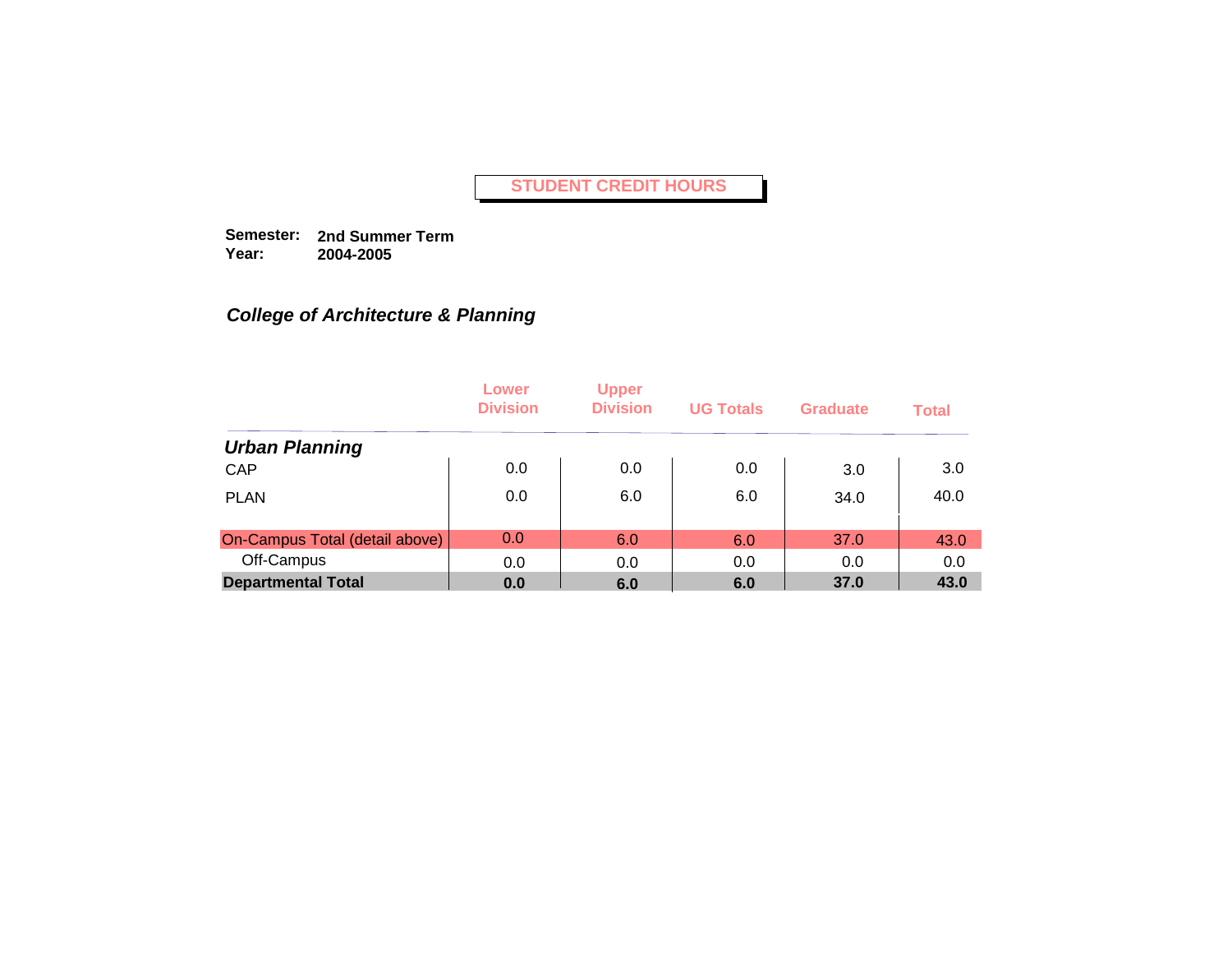**Semester: 2nd Summer Term Year: 2004-2005**

|                                | Lower<br><b>Division</b> | <b>Upper</b><br><b>Division</b> | <b>UG Totals</b> | <b>Graduate</b> | <b>Total</b> |
|--------------------------------|--------------------------|---------------------------------|------------------|-----------------|--------------|
| <b>Accounting</b>              |                          |                                 |                  |                 |              |
| <b>ACC</b>                     | 120.0                    | 186.0                           | 306.0            | 12.0            | 318.0        |
| On-Campus Total (detail above) | 120.0                    | 186.0                           | 306.0            | 12.0            | 318.0        |
| Off-Campus                     | 0.0                      | 9.0                             | 9.0              | 0.0             | 9.0          |
| <b>Departmental Total</b>      | 120.0                    | 195.0                           | 315.0            | 12.0            | 327.0        |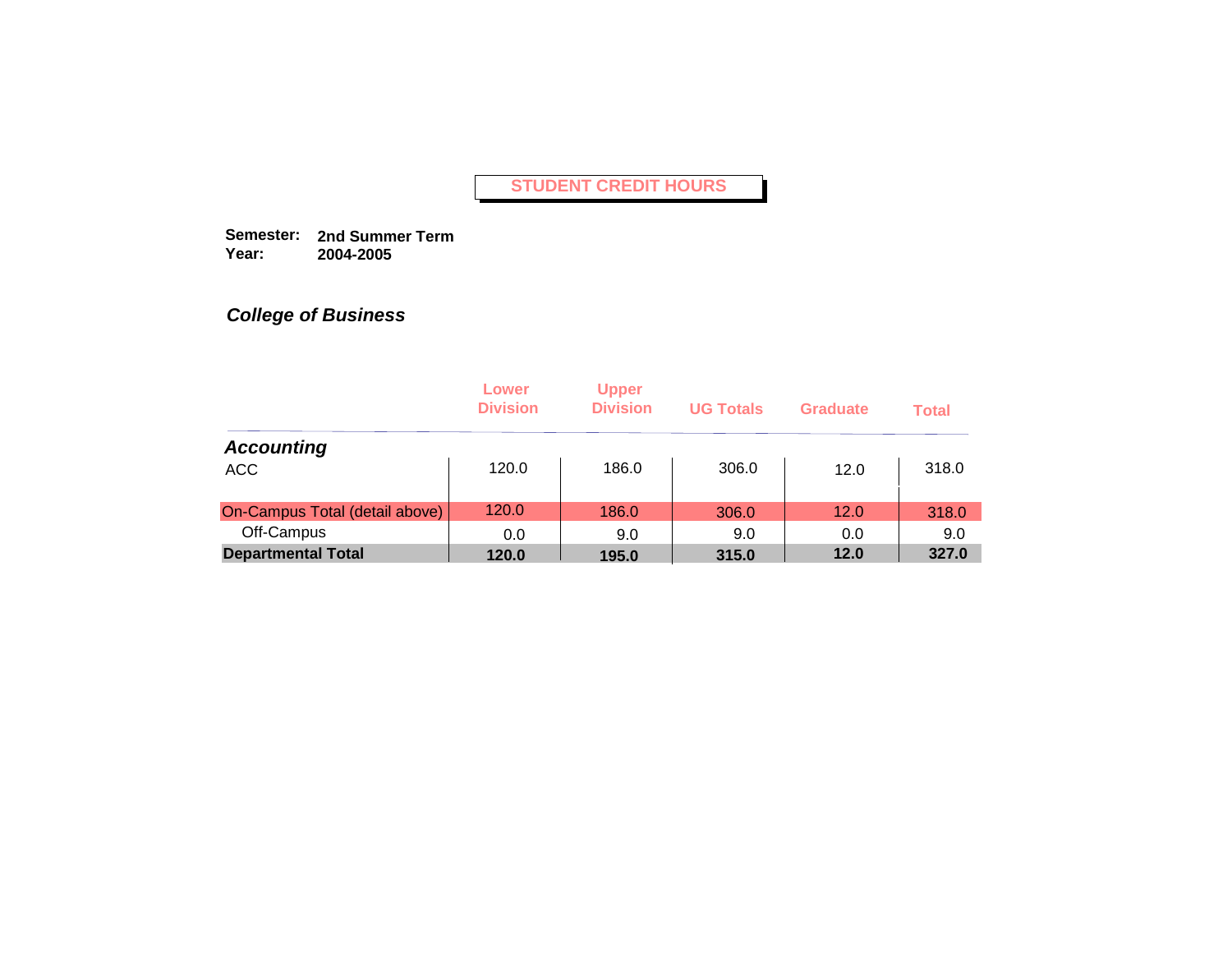**Semester: 2nd Summer Term Year: 2004-2005**

|                                | Lower<br><b>Division</b> | <b>Upper</b><br><b>Division</b> | <b>UG Totals</b> | <b>Graduate</b> | <b>Total</b> |
|--------------------------------|--------------------------|---------------------------------|------------------|-----------------|--------------|
| <b>Economics</b>               |                          |                                 |                  |                 |              |
| <b>ECON</b>                    | 231.0                    | 3.0                             | 234.0            | 0.0             | 234.0        |
| On-Campus Total (detail above) | 231.0                    | 3.0                             | 234.0            | 0.0             | 234.0        |
| Off-Campus                     | 0.0                      | 0.0                             | 0.0              | 18.0            | 18.0         |
| <b>Departmental Total</b>      | 231.0                    | 3.0                             | 234.0            | 18.0            | 252.0        |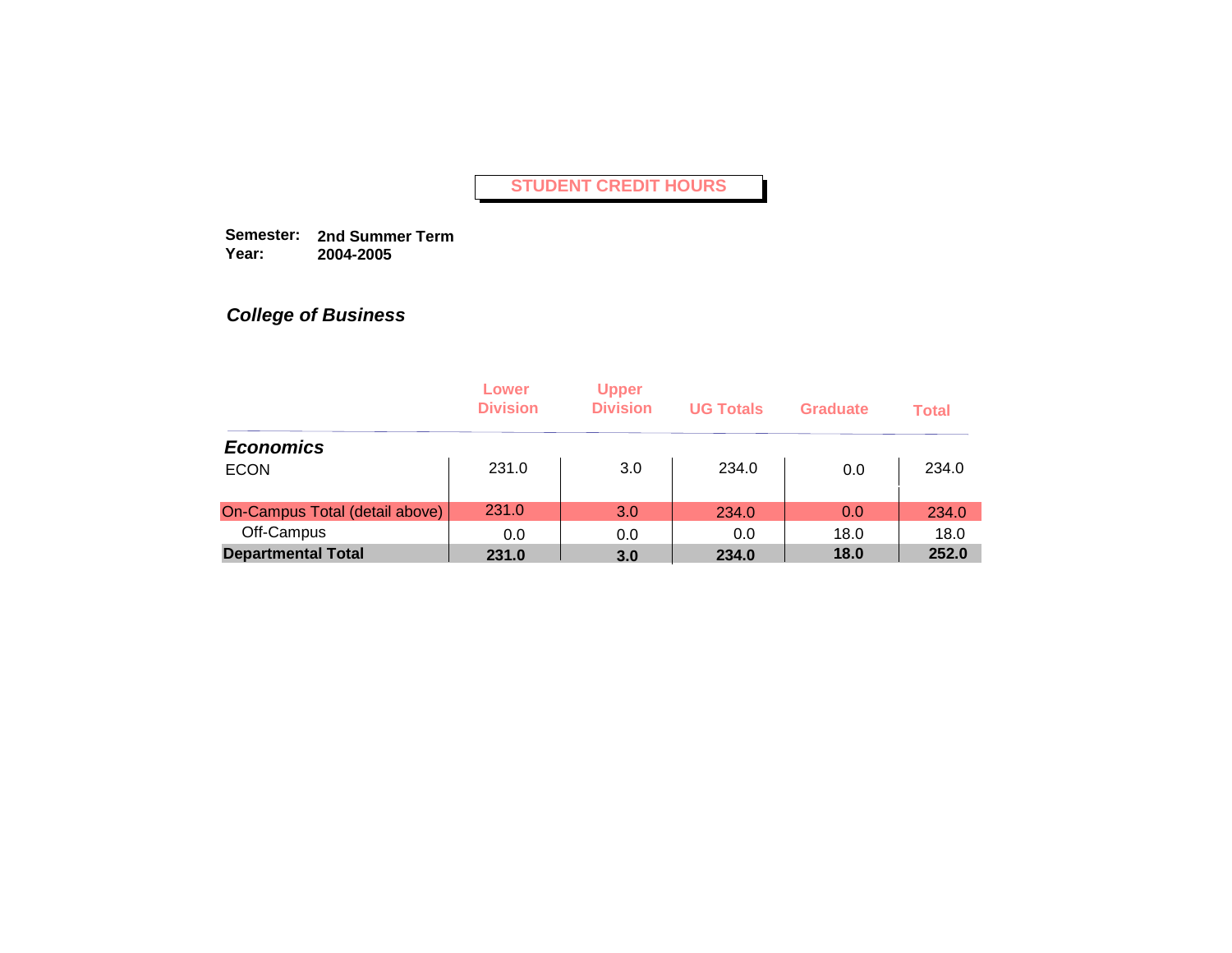**Semester: 2nd Summer Term Year: 2004-2005**

|                                | Lower<br><b>Division</b> | <b>Upper</b><br><b>Division</b> | <b>UG Totals</b> | <b>Graduate</b> | <b>Total</b> |
|--------------------------------|--------------------------|---------------------------------|------------------|-----------------|--------------|
| <b>Finance</b>                 |                          |                                 |                  |                 |              |
| BL                             | 36.0                     | 0.0                             | 36.0             | 0.0             | 36.0         |
| <b>FIN</b>                     | 0.0                      | 90.0                            | 90.0             | 0.0             | 90.0         |
| On-Campus Total (detail above) | 36.0                     | 90.0                            | 126.0            | 0.0             | 126.0        |
| Off-Campus                     | 0.0                      | 0.0                             | 0.0              | 0.0             | 0.0          |
| <b>Departmental Total</b>      | 36.0                     | 90.0                            | 126.0            | 0.0             | 126.0        |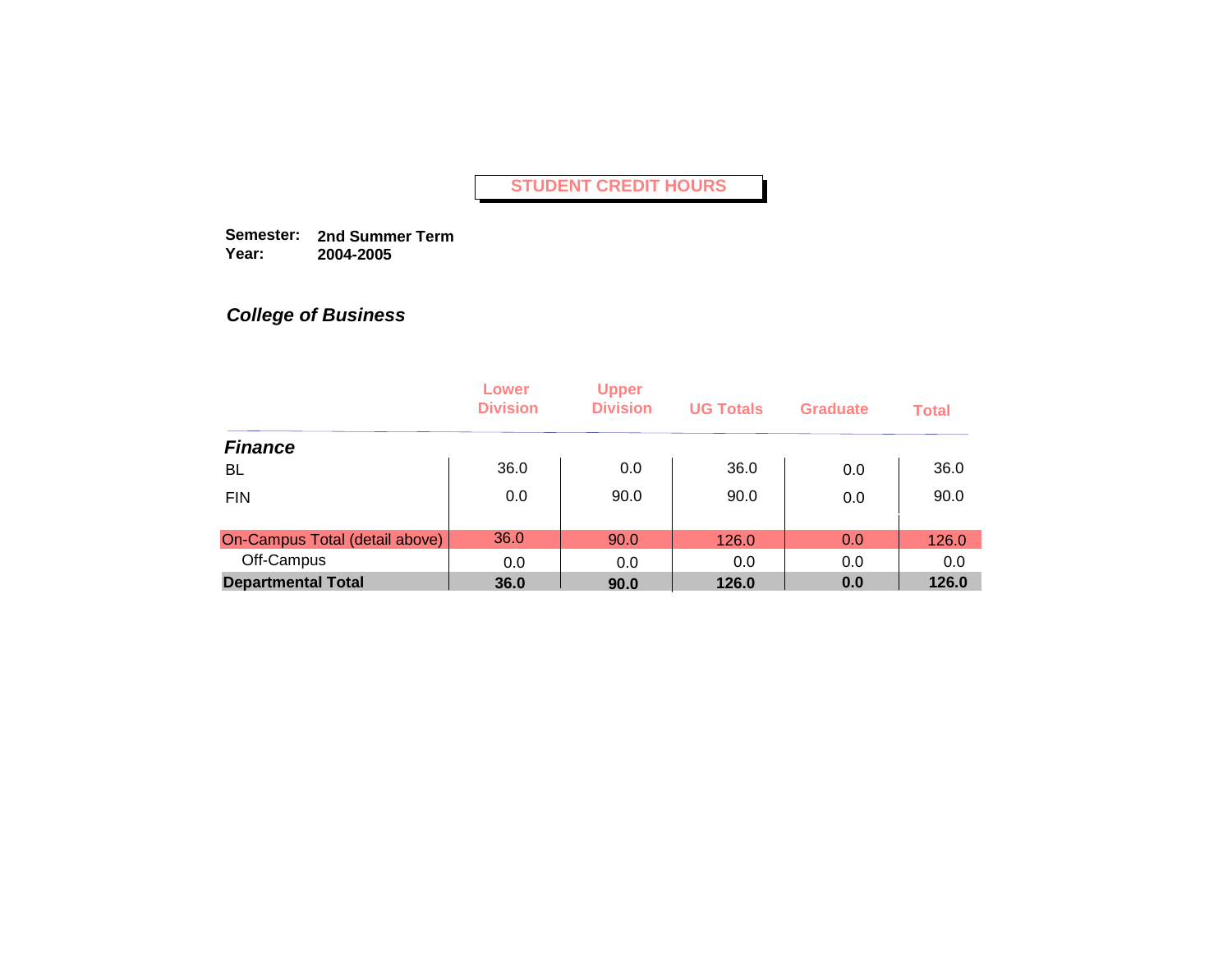**Semester: 2nd Summer Term Year: 2004-2005**

|                                     | Lower<br><b>Division</b> | <b>Upper</b><br><b>Division</b> | <b>UG Totals</b> | <b>Graduate</b> | <b>Total</b> |
|-------------------------------------|--------------------------|---------------------------------|------------------|-----------------|--------------|
| <b>Info Systems &amp; Oper Mgmt</b> |                          |                                 |                  |                 |              |
| <b>BED</b>                          | 0.0                      | 0.0                             | 0.0              | 39.0            | 39.0         |
| <b>ISOM</b>                         | 138.0                    | 90.0                            | 228.0            | 0.0             | 228.0        |
| On-Campus Total (detail above)      | 138.0                    | 90.0                            | 228.0            | 39.0            | 267.0        |
| Off-Campus                          | 0.0                      | 0.0                             | 0.0              | 184.0           | 184.0        |
| <b>Departmental Total</b>           | 138.0                    | 90.0                            | 228.0            | 223.0           | 451.0        |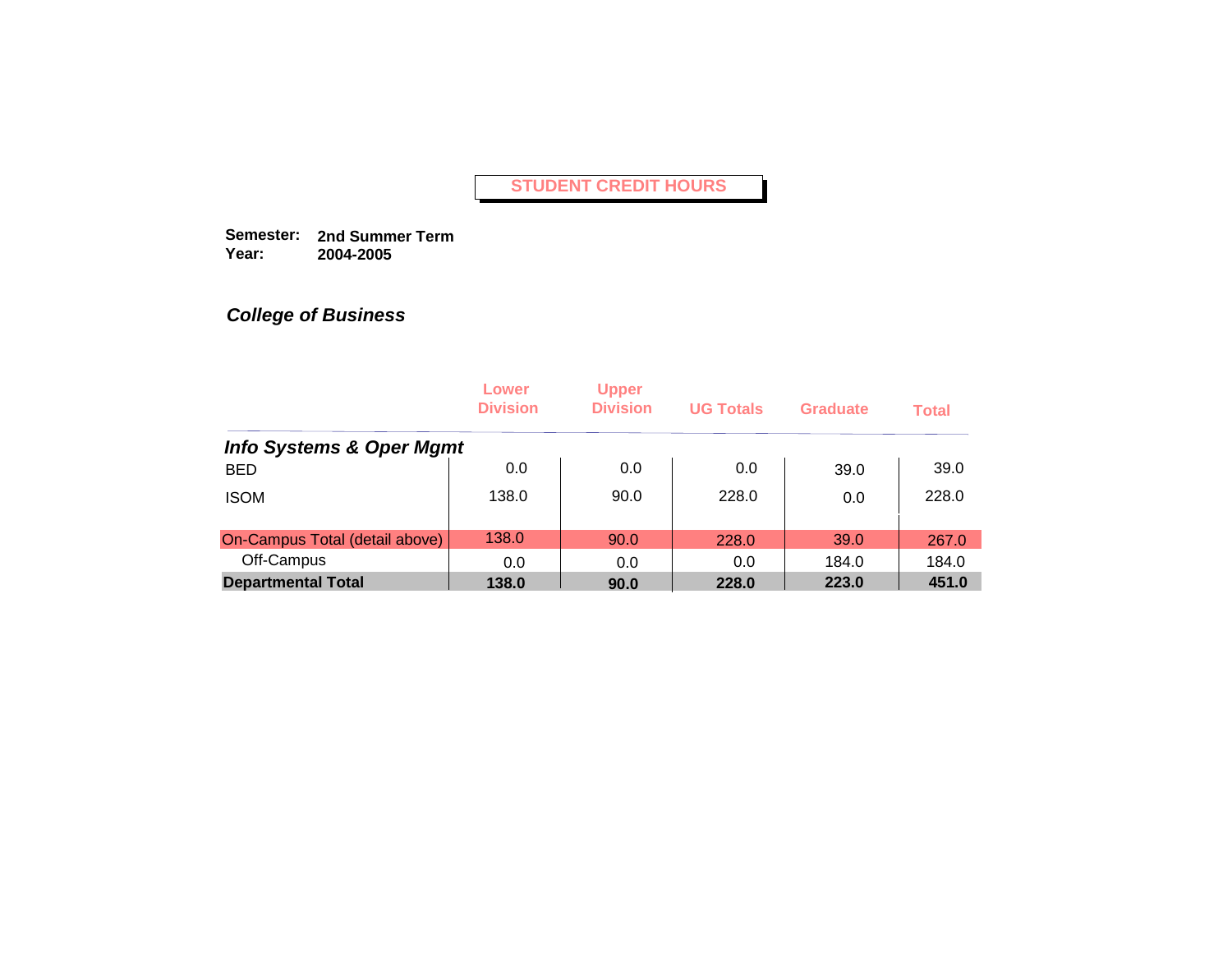**Semester: 2nd Summer Term Year: 2004-2005**

|                                   | Lower<br><b>Division</b> | <b>Upper</b><br><b>Division</b> | <b>UG Totals</b> | Graduate | <b>Total</b> |
|-----------------------------------|--------------------------|---------------------------------|------------------|----------|--------------|
| <b>Marketing &amp; Management</b> |                          |                                 |                  |          |              |
| <b>BUSAD</b>                      | 0.0                      | 3.0                             | 3.0              | 0.0      | 3.0          |
| <b>MGT</b>                        | 0.0                      | 132.0                           | 132.0            | 0.0      | 132.0        |
| <b>MKG</b>                        | 0.0                      | 396.0                           | 396.0            | 0.0      | 396.0        |
|                                   |                          |                                 |                  |          |              |
| On-Campus Total (detail above)    | 0.0                      | 531.0                           | 531.0            | 0.0      | 531.0        |
| Off-Campus                        | 0.0                      | 24.0                            | 24.0             | 6.0      | 30.0         |
| <b>Departmental Total</b>         | 0.0                      | 555.0                           | 555.0            | 6.0      | 561.0        |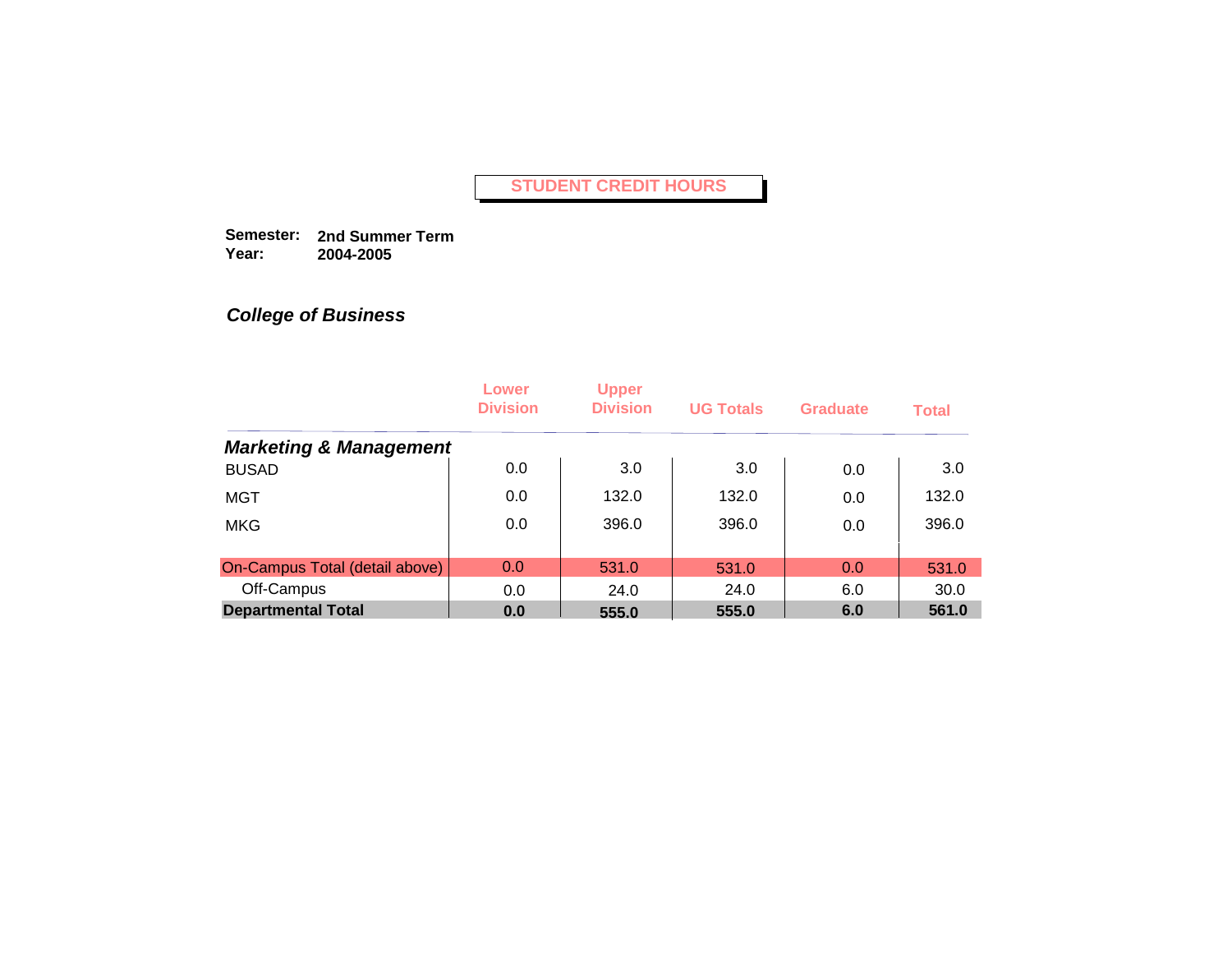**Semester: 2nd Summer Term Year: 2004-2005**

|                                           | Lower<br><b>Division</b> | <b>Upper</b><br><b>Division</b> | <b>UG Totals</b> | Graduate | <b>Total</b> |
|-------------------------------------------|--------------------------|---------------------------------|------------------|----------|--------------|
| <b>Center for Info &amp; Comm Science</b> |                          |                                 |                  |          |              |
| <b>ICS</b>                                | 0.0                      | 0.0                             | 0.0              | 57.0     | 57.0         |
| On-Campus Total (detail above)            | 0.0                      | 0.0                             | 0.0              | 57.0     | 57.0         |
| Off-Campus                                | 0.0                      | 0.0                             | 0.0              | 0.0      | 0.0          |
| <b>Departmental Total</b>                 | 0.0                      | 0.0                             | 0.0              | 57.0     | 57.0         |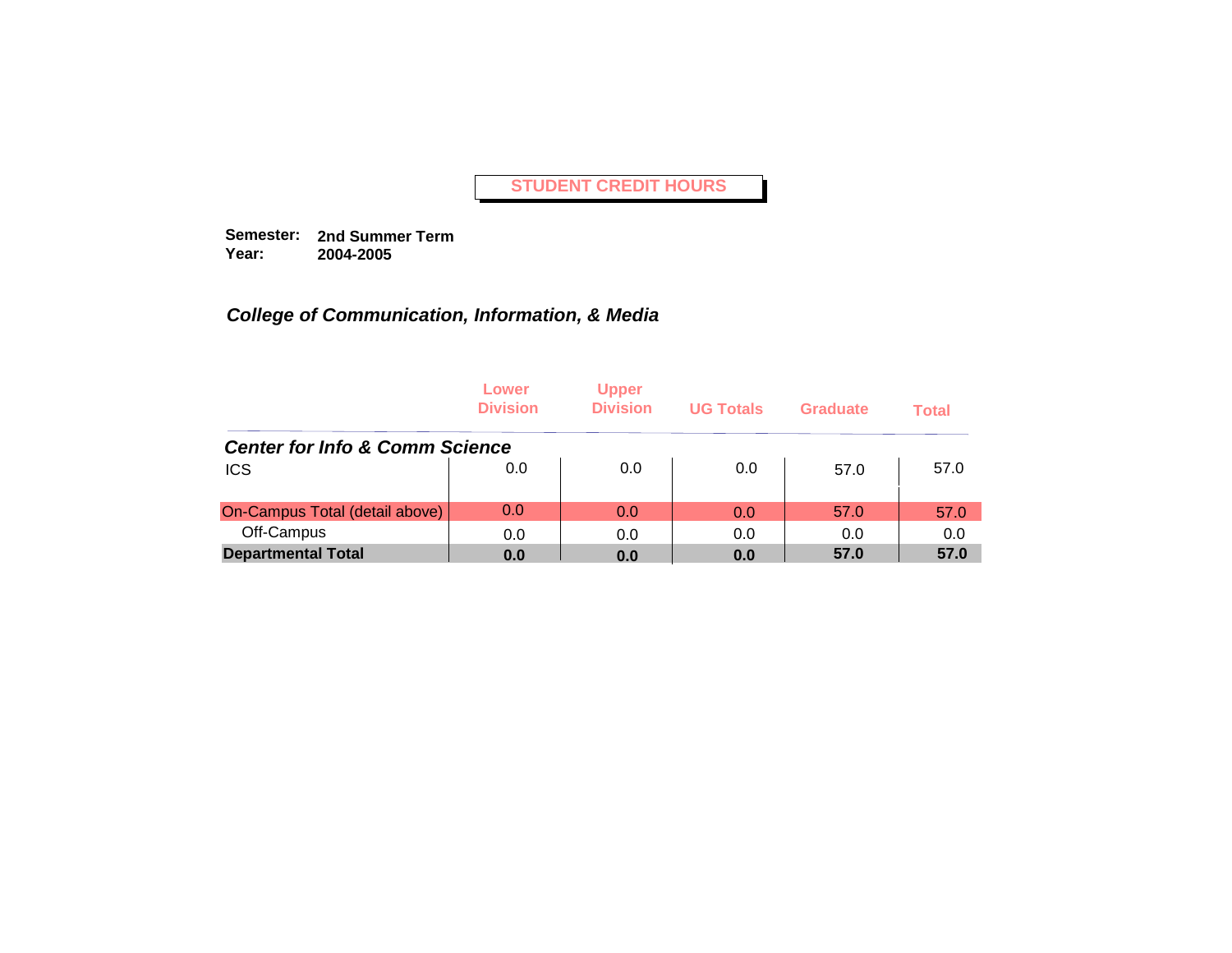**Semester: 2nd Summer Term Year: 2004-2005**

|                                | Lower<br><b>Division</b> | <b>Upper</b><br><b>Division</b> | <b>UG Totals</b> | Graduate | <b>Total</b> |
|--------------------------------|--------------------------|---------------------------------|------------------|----------|--------------|
| <b>Journalism</b>              |                          |                                 |                  |          |              |
| <b>JOURN</b>                   | 96.0                     | 152.0                           | 248.0            | 21.0     | 269.0        |
| On-Campus Total (detail above) | 96.0                     | 152.0                           | 248.0            | 21.0     | 269.0        |
| Off-Campus                     | 0.0                      | 0.0                             | 0.0              | 0.0      | 0.0          |
| <b>Departmental Total</b>      | 96.0                     | 152.0                           | 248.0            | 21.0     | 269.0        |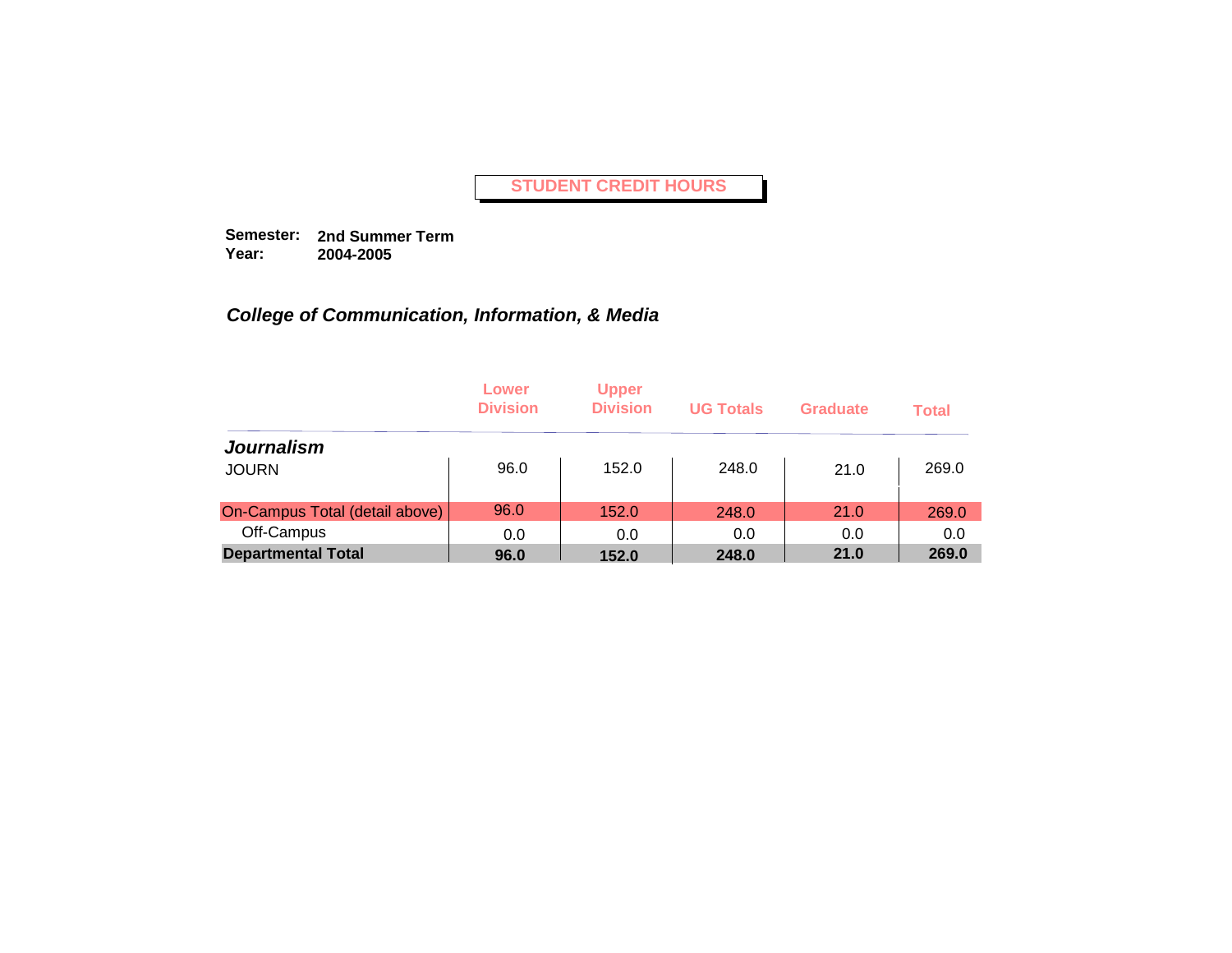**Semester: 2nd Summer Term Year: 2004-2005**

|                                | Lower<br><b>Division</b> | <b>Upper</b><br><b>Division</b> | <b>UG Totals</b> | Graduate | <b>Total</b> |
|--------------------------------|--------------------------|---------------------------------|------------------|----------|--------------|
| <b>Communication Studies</b>   |                          |                                 |                  |          |              |
| <b>COMM</b>                    | 396.0                    | 40.0                            | 436.0            | 0.0      | 436.0        |
| On-Campus Total (detail above) | 396.0                    | 40.0                            | 436.0            | 0.0      | 436.0        |
| Off-Campus                     | 0.0                      | 0.0                             | 0.0              | 0.0      | 0.0          |
| <b>Departmental Total</b>      | 396.0                    | 40.0                            | 436.0            | 0.0      | 436.0        |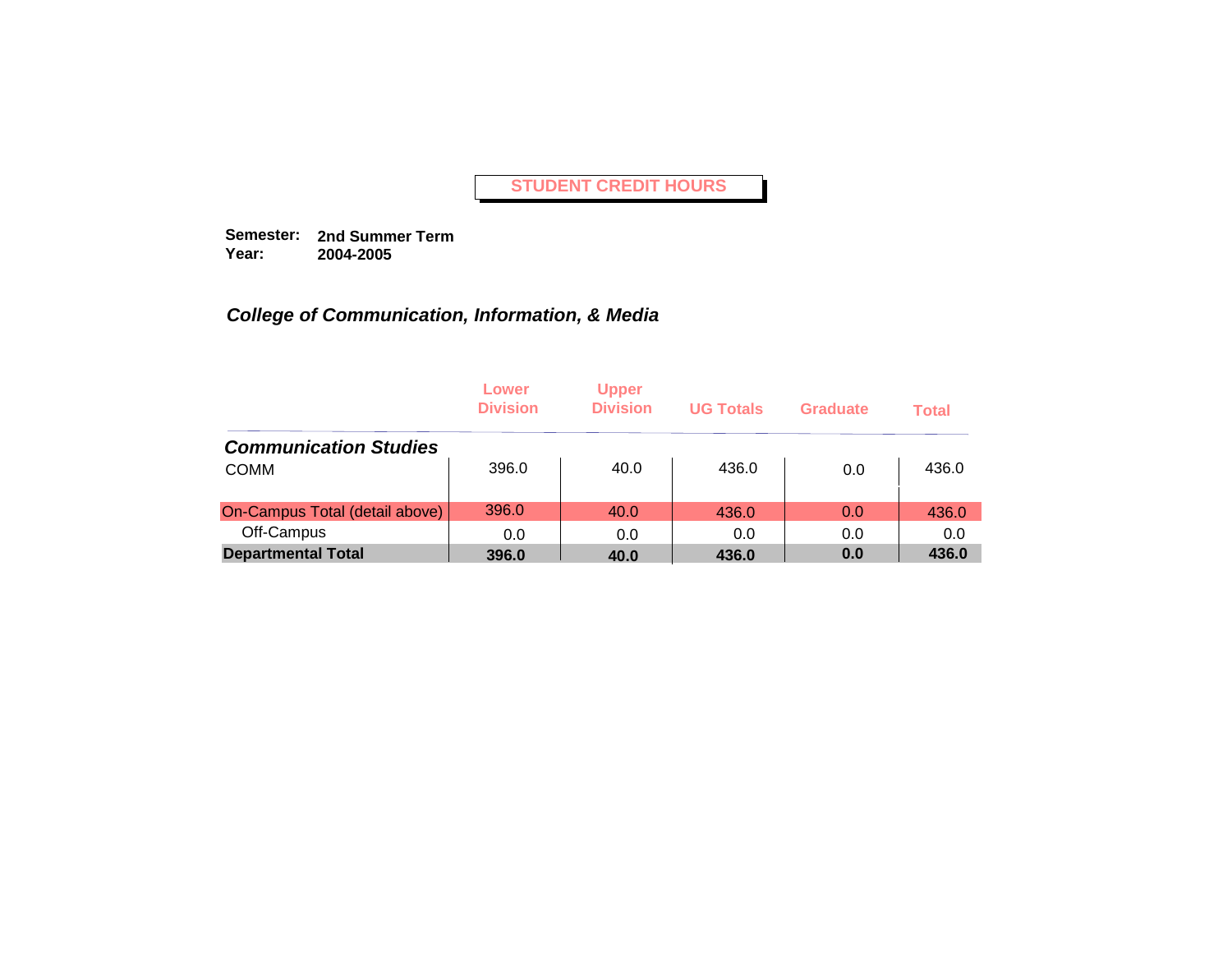**Semester: 2nd Summer Term Year: 2004-2005**

|                                | Lower<br><b>Division</b> | <b>Upper</b><br><b>Division</b> | <b>UG Totals</b> | Graduate | <b>Total</b> |
|--------------------------------|--------------------------|---------------------------------|------------------|----------|--------------|
| <b>Telecommunications</b>      |                          |                                 |                  |          |              |
| <b>ICOM</b>                    | 0.0                      | 0.0                             | 0.0              | 9.0      | 9.0          |
| <b>TCOM</b>                    | 84.0                     | 120.0                           | 204.0            | 0.0      | 204.0        |
| On-Campus Total (detail above) | 84.0                     | 120.0                           | 204.0            | 9.0      | 213.0        |
| Off-Campus                     | 15.0                     | 6.0                             | 21.0             | 0.0      | 21.0         |
| <b>Departmental Total</b>      | 99.0                     | 126.0                           | 225.0            | 9.0      | 234.0        |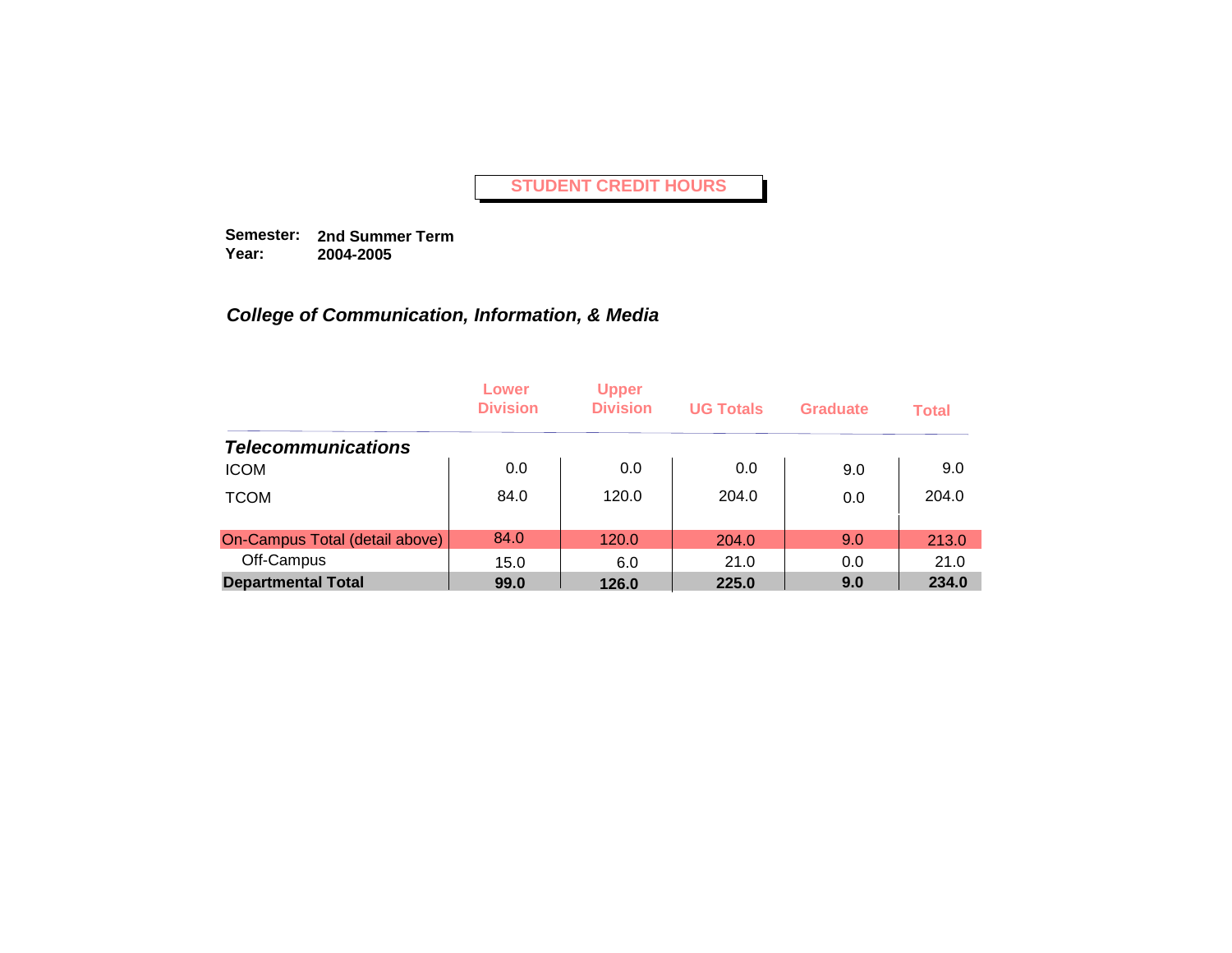**Semester: 2nd Summer Term Year: 2004-2005**

## *College of Fine Arts*

|                                | Lower<br><b>Division</b> | <b>Upper</b><br><b>Division</b> | <b>UG Totals</b> | <b>Graduate</b> | <b>Total</b> |
|--------------------------------|--------------------------|---------------------------------|------------------|-----------------|--------------|
| <b>Art</b>                     |                          |                                 |                  |                 |              |
| <b>ACR</b>                     | 39.0                     | 24.0                            | 63.0             | 0.0             | 63.0         |
| <b>ADS</b>                     | 51.0                     | 0.0                             | 51.0             | 0.0             | 51.0         |
| <b>AFA</b>                     | 75.0                     | 42.0                            | 117.0            | 21.0            | 138.0        |
| <b>AHS</b>                     | 0.0                      | 30.0                            | 30.0             | 0.0             | 30.0         |
| <b>ART</b>                     | 6.0                      | 0.0                             | 6.0              | 0.0             | 6.0          |
|                                |                          |                                 |                  |                 |              |
| On-Campus Total (detail above) | 171.0                    | 96.0                            | 267.0            | 21.0            | 288.0        |
| Off-Campus                     | 0.0                      | 0.0                             | 0.0              | 0.0             | 0.0          |
| <b>Departmental Total</b>      | 171.0                    | 96.0                            | 267.0            | 21.0            | 288.0        |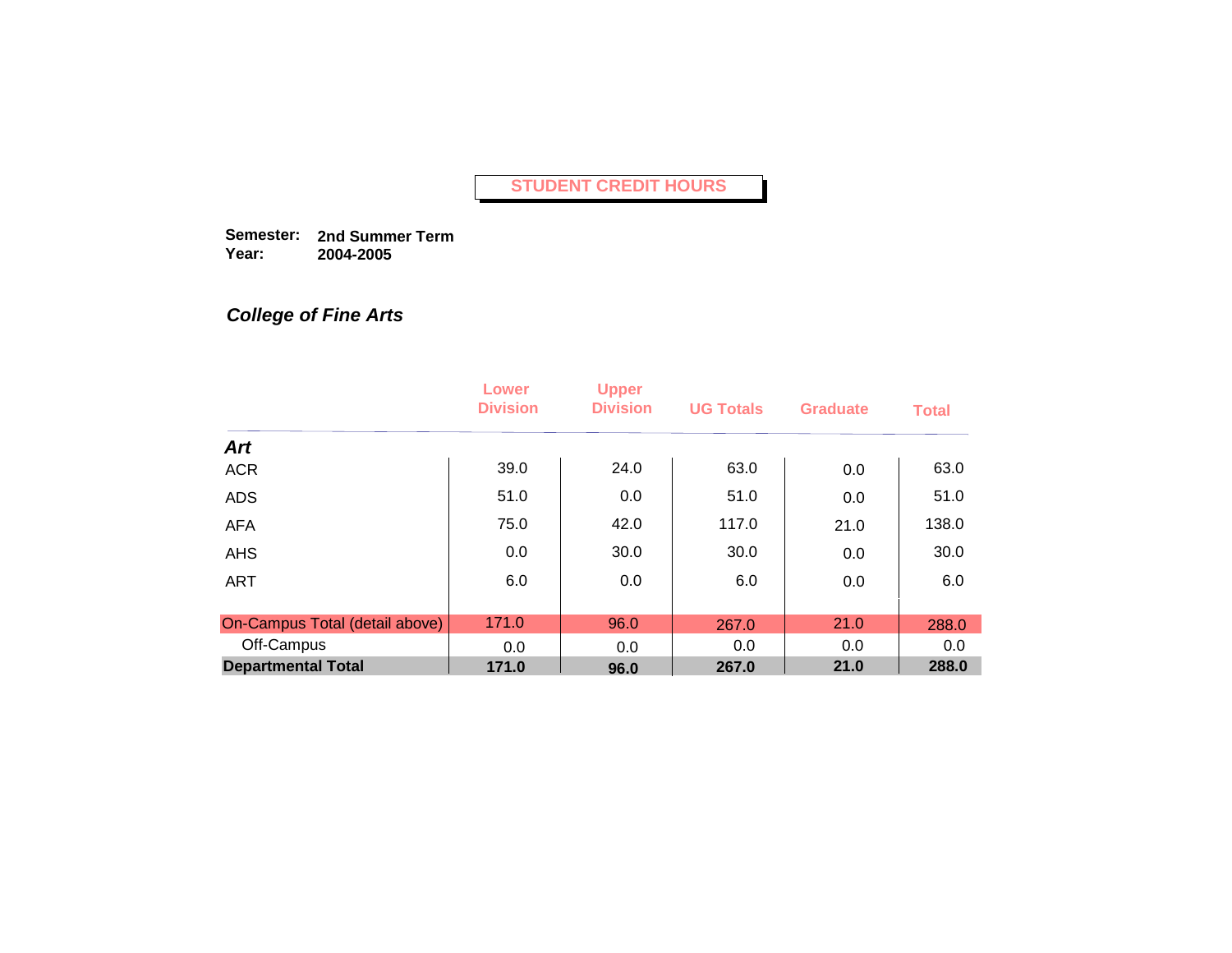**Semester: 2nd Summer Term Year: 2004-2005**

# *College of Fine Arts*

|                                | Lower<br><b>Division</b> | <b>Upper</b><br><b>Division</b> | <b>UG Totals</b> | <b>Graduate</b> | <b>Total</b> |
|--------------------------------|--------------------------|---------------------------------|------------------|-----------------|--------------|
| <b>Music</b>                   |                          |                                 |                  |                 |              |
| <b>DISS</b>                    | 0.0                      | 0.0                             | 0.0              | 10.0            | 10.0         |
| <b>MUHIS</b>                   | 63.0                     | 6.0                             | 69.0             | 0.0             | 69.0         |
| <b>MUMET</b>                   | 0.0                      | 11.0                            | 11.0             | 0.0             | 11.0         |
| <b>MUSCH</b>                   | 0.0                      | 4.0                             | 4.0              | 3.0             | 7.0          |
| <b>MUSED</b>                   | 63.0                     | 0.0                             | 63.0             | 17.0            | 80.0         |
| <b>MUSPE</b>                   | 9.0                      | 6.0                             | 15.0             | 37.0            | 52.0         |
| <b>MUSTH</b>                   | 0.0                      | 4.0                             | 4.0              | 5.0             | 9.0          |
|                                |                          |                                 |                  |                 |              |
| On-Campus Total (detail above) | 135.0                    | 31.0                            | 166.0            | 72.0            | 238.0        |
| Off-Campus                     | 0.0                      | 0.0                             | 0.0              | 0.0             | 0.0          |
| <b>Departmental Total</b>      | 135.0                    | 31.0                            | 166.0            | 72.0            | 238.0        |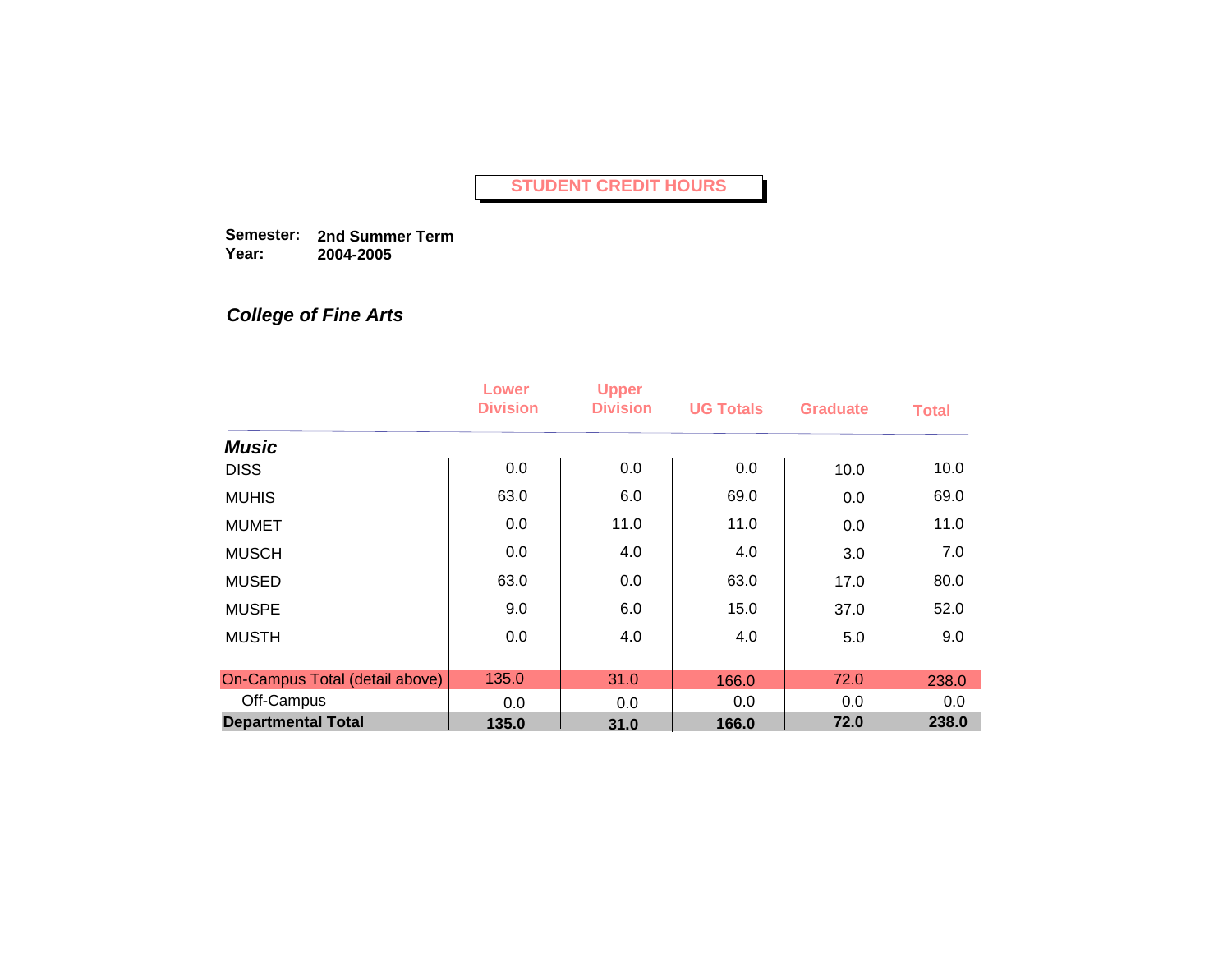**Semester: 2nd Summer Term Year: 2004-2005**

*College of Fine Arts*

|                                | Lower<br><b>Division</b> | <b>Upper</b><br><b>Division</b> | <b>UG Totals</b> | <b>Graduate</b> | <b>Total</b> |
|--------------------------------|--------------------------|---------------------------------|------------------|-----------------|--------------|
| <b>Theatre &amp; Dance</b>     |                          |                                 |                  |                 |              |
| <b>DANCE</b>                   | 51.0                     | 0.0                             | 51.0             | 0.0             | 51.0         |
| <b>THEAT</b>                   | 198.0                    | 10.0                            | 208.0            | 0.0             | 208.0        |
| On-Campus Total (detail above) | 249.0                    | 10.0                            | 259.0            | 0.0             | 259.0        |
| Off-Campus                     | 0.0                      | 0.0                             | 0.0              | 0.0             | 0.0          |
| <b>Departmental Total</b>      | 249.0                    | 10.0                            | 259.0            | 0.0             | 259.0        |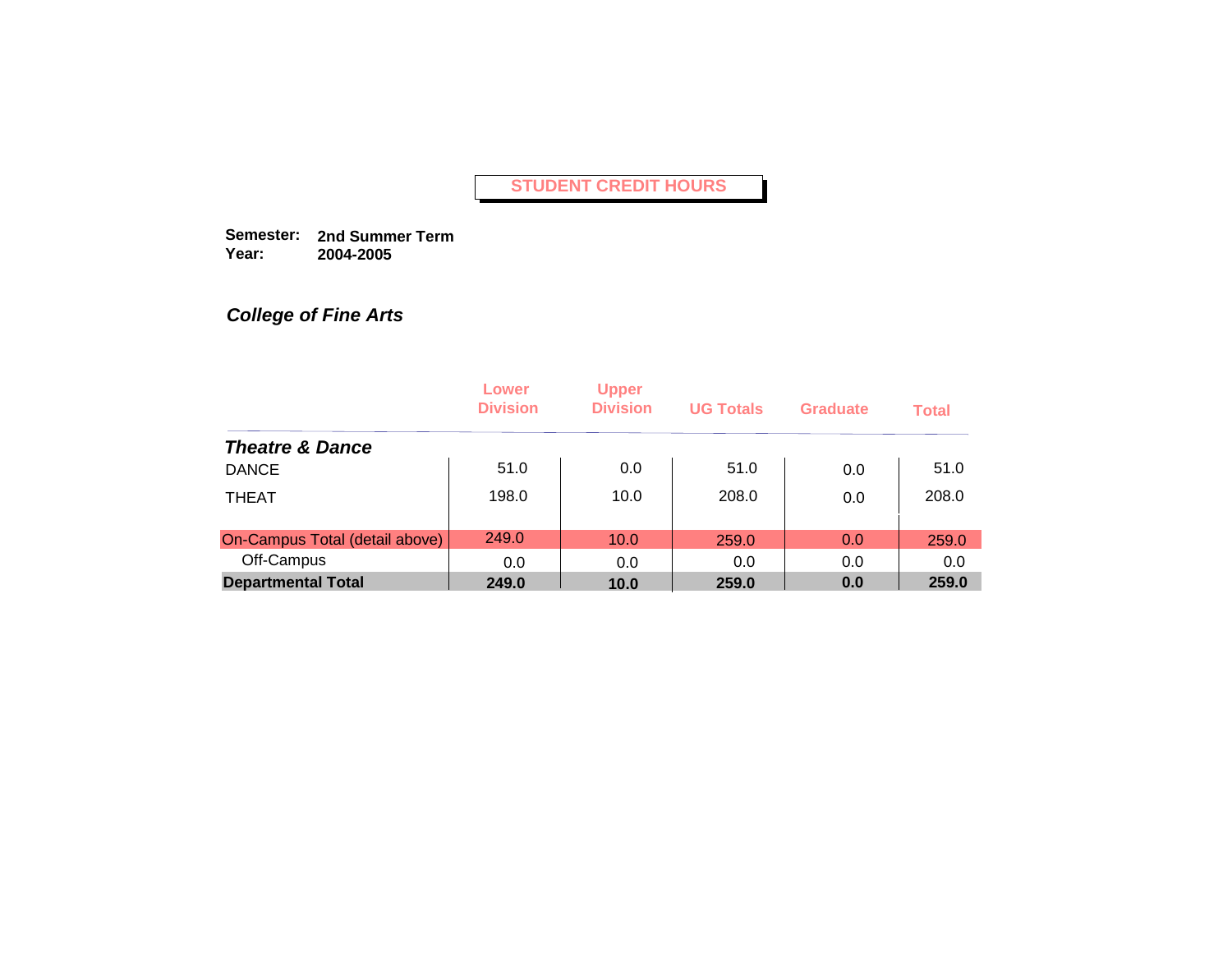**Semester: 2nd Summer Term Year: 2004-2005**

|                                | Lower<br><b>Division</b> | <b>Upper</b><br><b>Division</b> | <b>UG Totals</b> | <b>Graduate</b> | <b>Total</b> |
|--------------------------------|--------------------------|---------------------------------|------------------|-----------------|--------------|
| Anthropology                   |                          |                                 |                  |                 |              |
| <b>ANTH</b>                    | 99.0                     | 0.0                             | 99.0             | 6.0             | 105.0        |
| <b>THES</b>                    | 0.0                      | 0.0                             | 0.0              | 6.0             | 6.0          |
| On-Campus Total (detail above) | 99.0                     | 0.0                             | 99.0             | 12.0            | 111.0        |
| Off-Campus                     | 0.0                      | 6.0                             | 6.0              | 0.0             | 6.0          |
| <b>Departmental Total</b>      | 99.0                     | 6.0                             | 105.0            | 12.0            | 117.0        |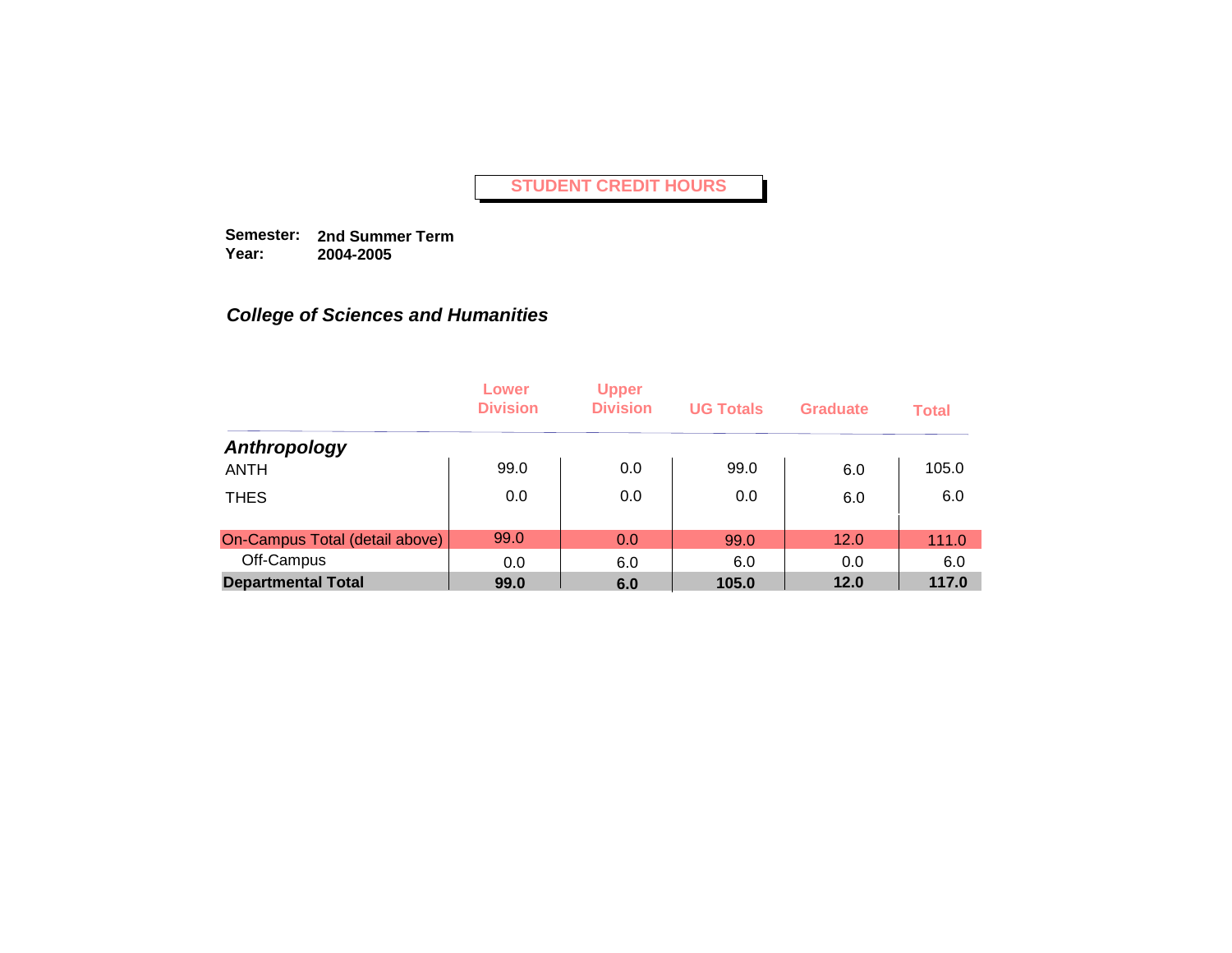**Semester: 2nd Summer Term Year: 2004-2005**

|                                | Lower<br><b>Division</b> | <b>Upper</b><br><b>Division</b> | <b>UG Totals</b> | <b>Graduate</b> | <b>Total</b> |
|--------------------------------|--------------------------|---------------------------------|------------------|-----------------|--------------|
| <b>Biology</b>                 |                          |                                 |                  |                 |              |
| <b>BIO</b>                     | 176.0                    | 21.0                            | 197.0            | 21.0            | 218.0        |
| ID                             | 0.0                      | 0.0                             | 0.0              | 2.0             | 2.0          |
| SCI                            | 0.0                      | 48.0                            | 48.0             | 3.0             | 51.0         |
| <b>THES</b>                    | 0.0                      | 0.0                             | 0.0              | 6.0             | 6.0          |
|                                |                          |                                 |                  |                 |              |
| On-Campus Total (detail above) | 176.0                    | 69.0                            | 245.0            | 32.0            | 277.0        |
| Off-Campus                     | 0.0                      | 0.0                             | 0.0              | 0.0             | 0.0          |
| <b>Departmental Total</b>      | 176.0                    | 69.0                            | 245.0            | 32.0            | 277.0        |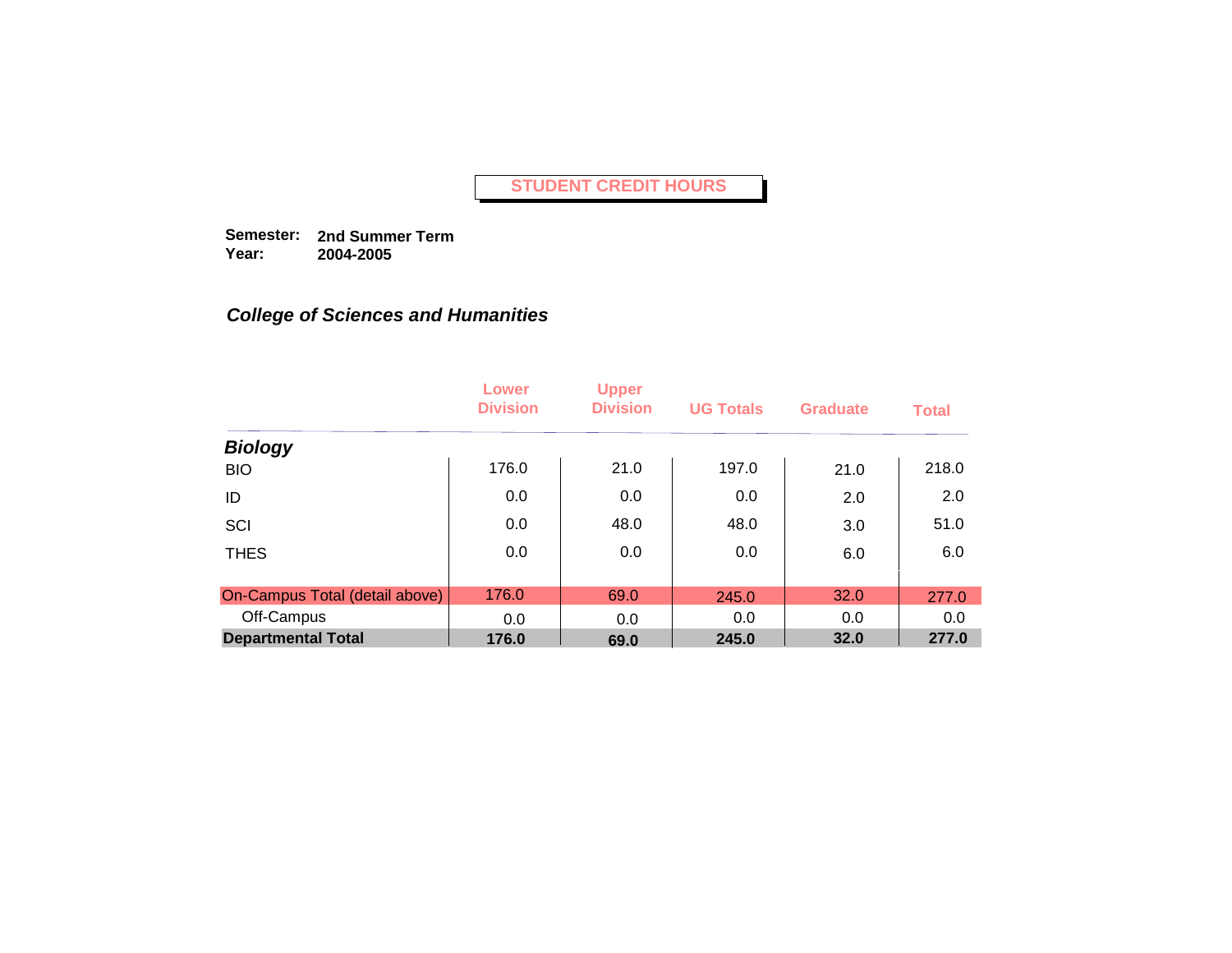**Semester: 2nd Summer Term Year: 2004-2005**

|                                | Lower<br><b>Division</b> | <b>Upper</b><br><b>Division</b> | <b>UG Totals</b> | <b>Graduate</b> | <b>Total</b> |
|--------------------------------|--------------------------|---------------------------------|------------------|-----------------|--------------|
| <b>Chemistry</b>               |                          |                                 |                  |                 |              |
| <b>CHEM</b>                    | 264.0                    | 80.0                            | 344.0            | 27.0            | 371.0        |
| <b>THES</b>                    | 0.0                      | 0.0                             | 0.0              | 18.0            | 18.0         |
| On-Campus Total (detail above) | 264.0                    | 80.0                            | 344.0            | 45.0            | 389.0        |
| Off-Campus                     | 0.0                      | 0.0                             | 0.0              | 0.0             | 0.0          |
| <b>Departmental Total</b>      | 264.0                    | 80.0                            | 344.0            | 45.0            | 389.0        |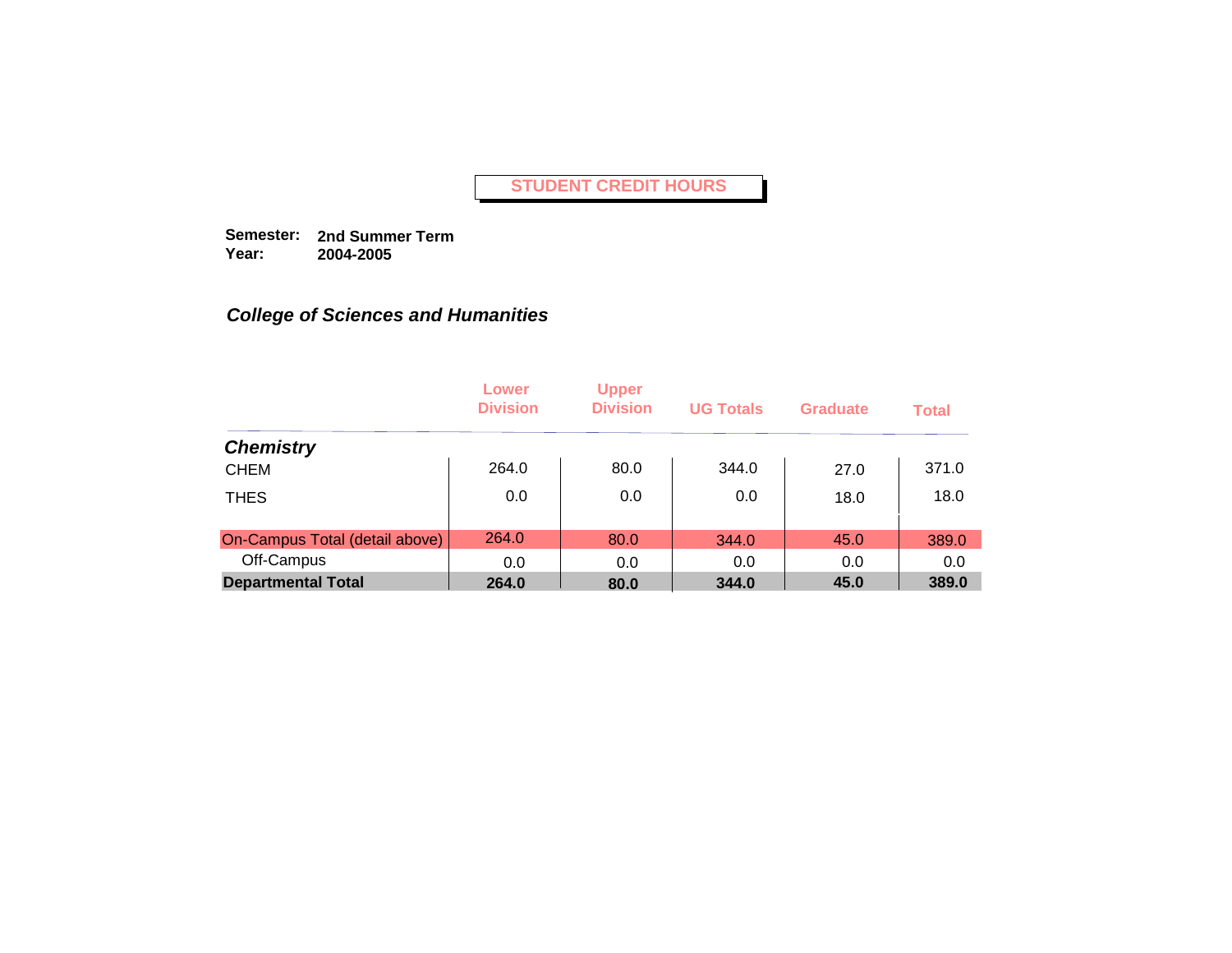**Semester: 2nd Summer Term Year: 2004-2005**

|                                           | Lower<br><b>Division</b> | <b>Upper</b><br><b>Division</b> | <b>UG Totals</b> | <b>Graduate</b> | <b>Total</b> |
|-------------------------------------------|--------------------------|---------------------------------|------------------|-----------------|--------------|
| <b>Criminal Justice &amp; Criminology</b> |                          |                                 |                  |                 |              |
| <b>CJC</b>                                | 189.0                    | 171.0                           | 360.0            | 24.0            | 384.0        |
| On-Campus Total (detail above)            | 189.0                    | 171.0                           | 360.0            | 24.0            | 384.0        |
| Off-Campus                                | 0.0                      | 0.0                             | 0.0              | 0.0             | 0.0          |
| <b>Departmental Total</b>                 | 189.0                    | 171.0                           | 360.0            | 24.0            | 384.0        |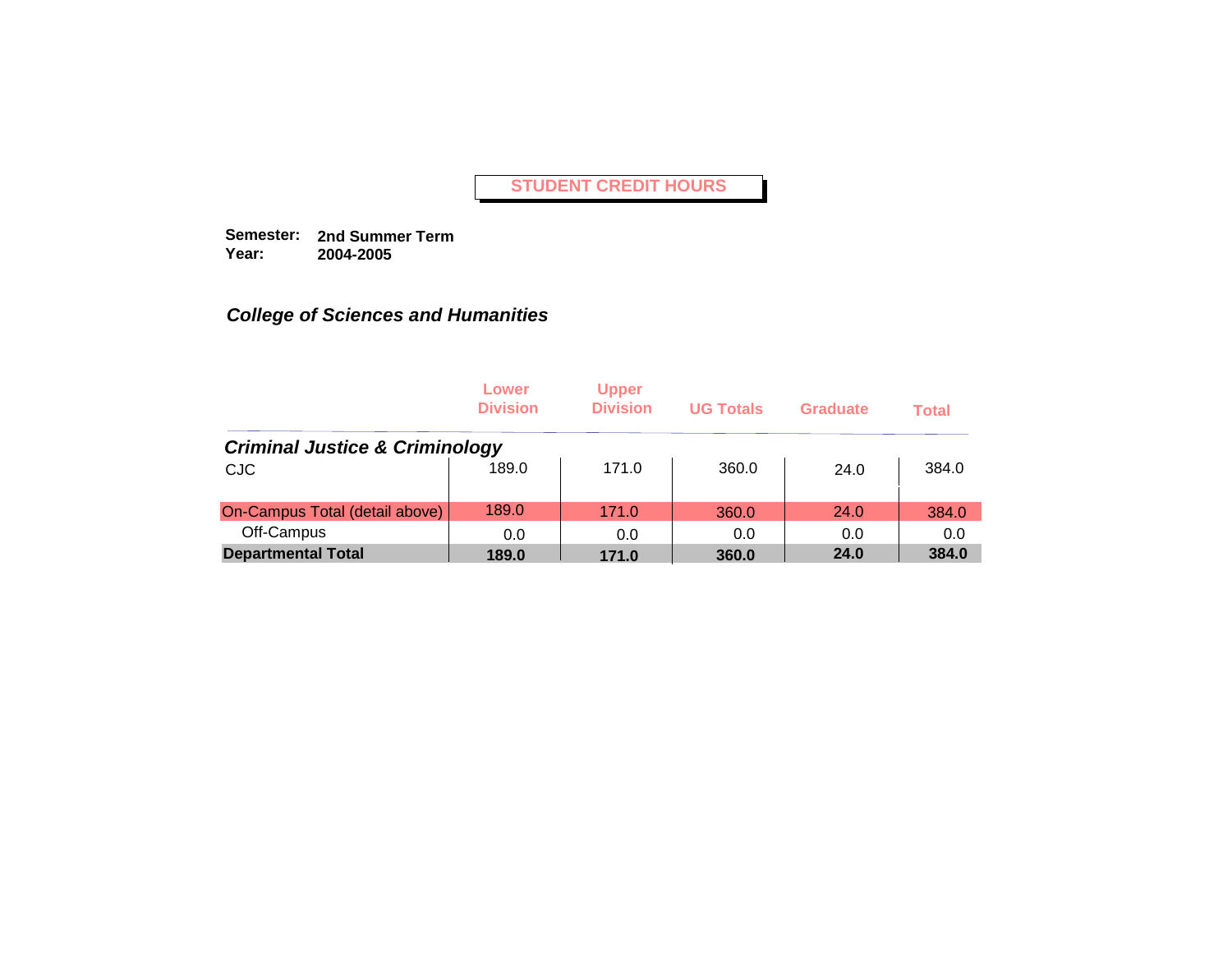**Semester: 2nd Summer Term Year: 2004-2005**

|                                | Lower<br><b>Division</b> | <b>Upper</b><br><b>Division</b> | <b>UG Totals</b> | Graduate | <b>Total</b> |
|--------------------------------|--------------------------|---------------------------------|------------------|----------|--------------|
| <b>Computer Science</b>        |                          |                                 |                  |          |              |
| <b>CS</b>                      | 81.0                     | 27.0                            | 108.0            | 33.0     | 141.0        |
| On-Campus Total (detail above) | 81.0                     | 27.0                            | 108.0            | 33.0     | 141.0        |
| Off-Campus                     | 0.0                      | 0.0                             | 0.0              | 0.0      | 0.0          |
| <b>Departmental Total</b>      | 81.0                     | 27.0                            | 108.0            | 33.0     | 141.0        |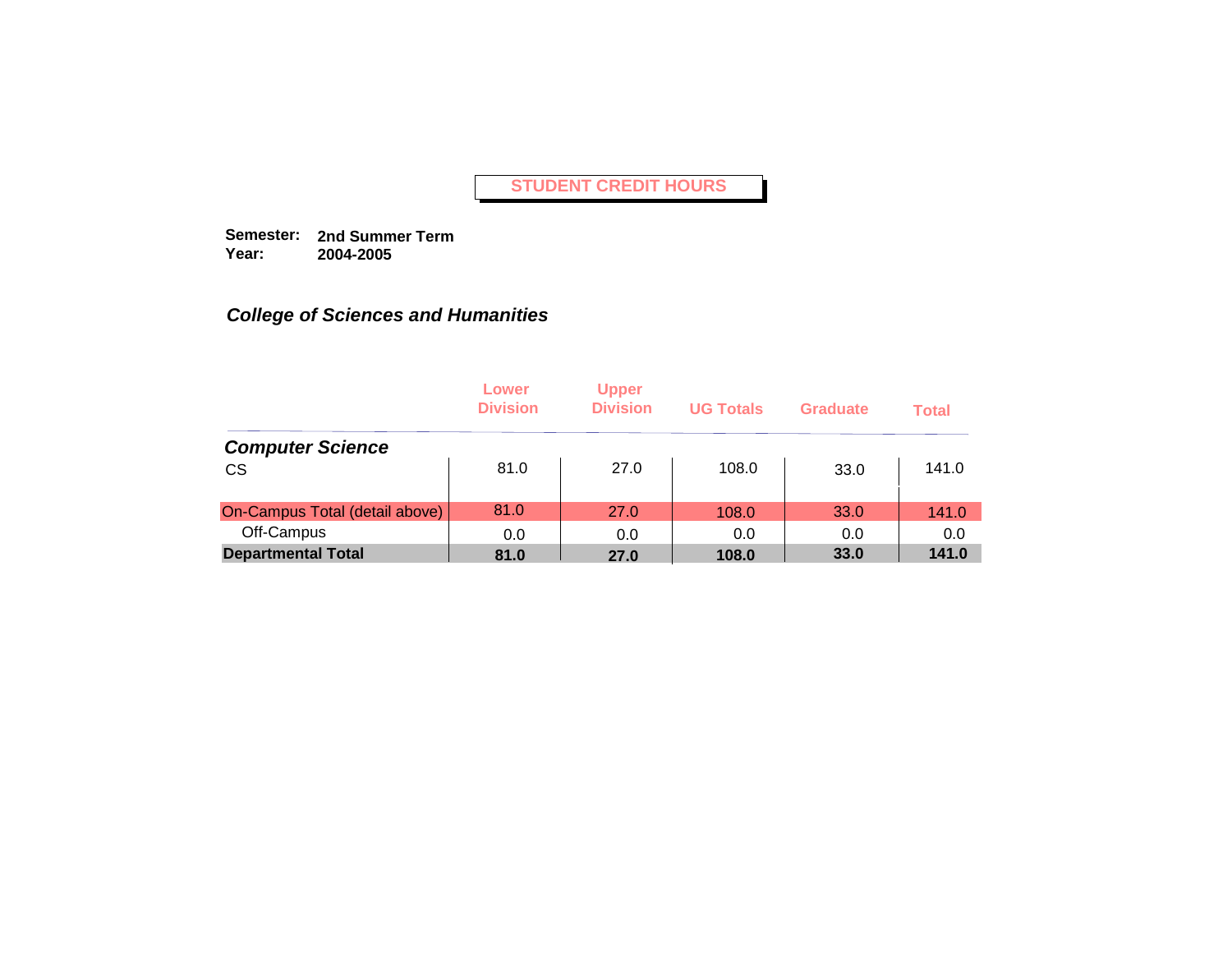**Semester: 2nd Summer Term Year: 2004-2005**

|                                | Lower<br><b>Division</b> | <b>Upper</b><br><b>Division</b> | <b>UG Totals</b> | <b>Graduate</b> | <b>Total</b> |
|--------------------------------|--------------------------|---------------------------------|------------------|-----------------|--------------|
| <b>English</b>                 |                          |                                 |                  |                 |              |
| <b>ENG</b>                     | 363.0                    | 178.0                           | 541.0            | 78.0            | 619.0        |
| On-Campus Total (detail above) | 363.0                    | 178.0                           | 541.0            | 78.0            | 619.0        |
| Off-Campus                     | 0.0                      | 0.0                             | 0.0              | 0.0             | 0.0          |
| <b>Departmental Total</b>      | 363.0                    | 178.0                           | 541.0            | 78.0            | 619.0        |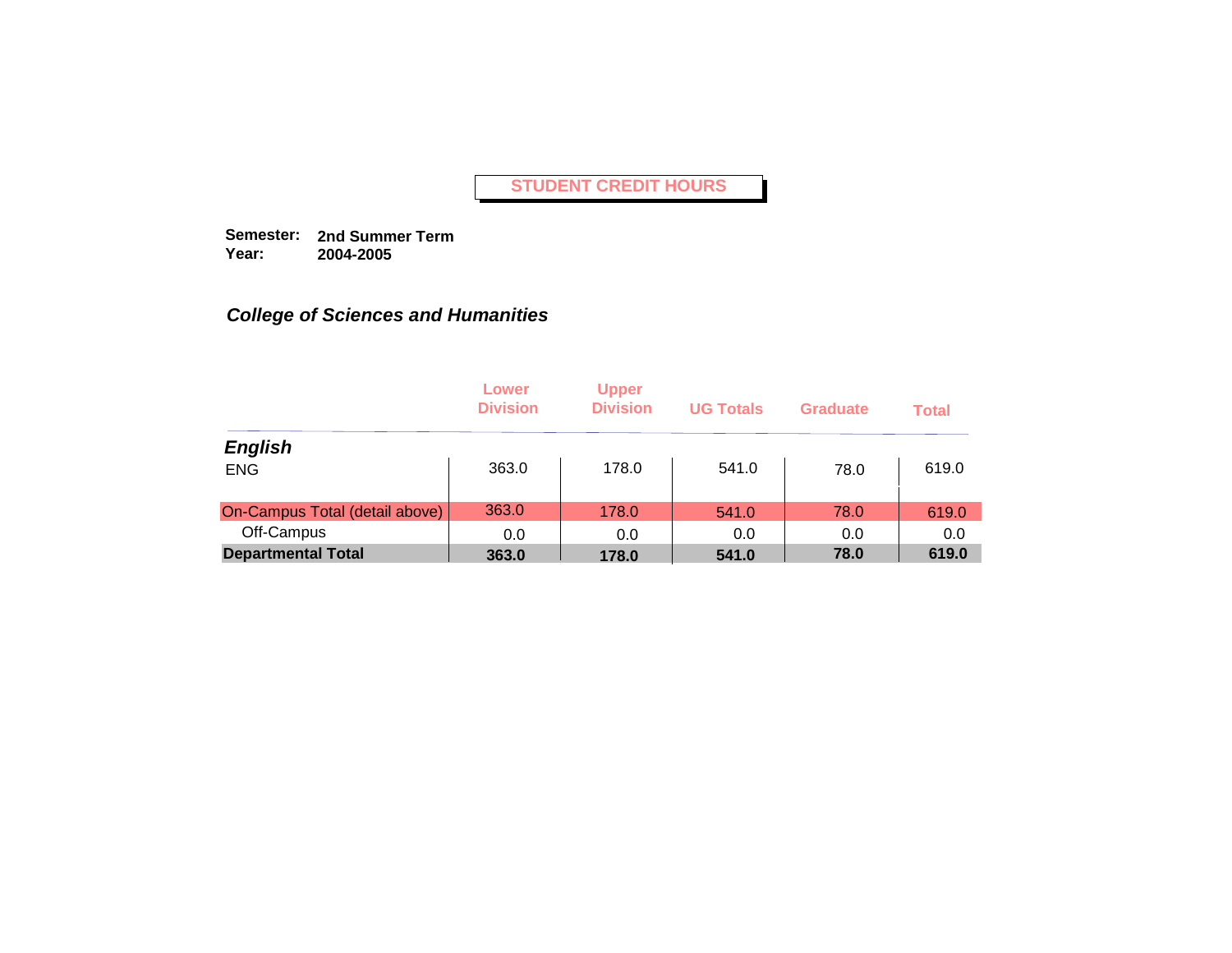**Semester: 2nd Summer Term Year: 2004-2005**

|                                        | Lower<br><b>Division</b> | <b>Upper</b><br><b>Division</b> | <b>UG Totals</b> | <b>Graduate</b> | <b>Total</b> |
|----------------------------------------|--------------------------|---------------------------------|------------------|-----------------|--------------|
| <b>Modern Languages &amp; Classics</b> |                          |                                 |                  |                 |              |
| cc                                     | 171.0                    | 6.0                             | 177.0            | 0.0             | 177.0        |
| FL.                                    | $0.0\,$                  | 0.0                             | 0.0              | 6.0             | 6.0          |
| <b>FR</b>                              | 16.0                     | 0.0                             | 16.0             | 0.0             | 16.0         |
| <b>GER</b>                             | 0.0                      | 3.0                             | 3.0              | 0.0             | 3.0          |
| <b>JAPAN</b>                           | 0.0                      | 15.0                            | 15.0             | 0.0             | 15.0         |
| LAT                                    | 0.0                      | 9.0                             | 9.0              | 0.0             | 9.0          |
| <b>SP</b>                              | 242.0                    | 39.0                            | 281.0            | 6.0             | 287.0        |
|                                        |                          |                                 |                  |                 |              |
| On-Campus Total (detail above)         | 429.0                    | 72.0                            | 501.0            | 12.0            | 513.0        |
| Off-Campus                             | 0.0                      | 24.0                            | 24.0             | 0.0             | 24.0         |
| <b>Departmental Total</b>              | 429.0                    | 96.0                            | 525.0            | 12.0            | 537.0        |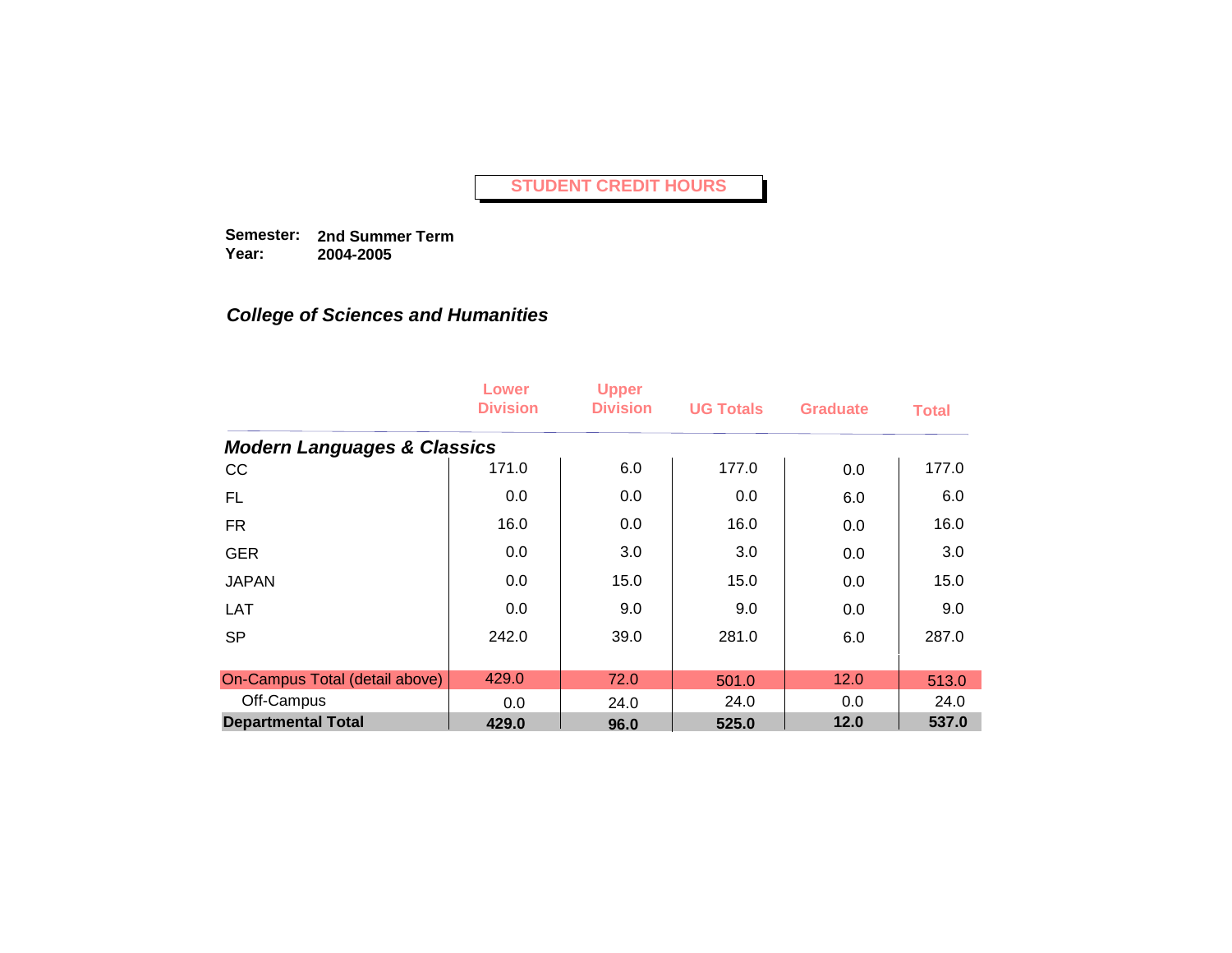**Semester: 2nd Summer Term Year: 2004-2005**

|                                | Lower<br><b>Division</b> | <b>Upper</b><br><b>Division</b> | <b>UG Totals</b> | Graduate | <b>Total</b> |
|--------------------------------|--------------------------|---------------------------------|------------------|----------|--------------|
| Geography                      |                          |                                 |                  |          |              |
| <b>GEOG</b>                    | 279.0                    | 30.0                            | 309.0            | 0.0      | 309.0        |
| On-Campus Total (detail above) | 279.0                    | 30.0                            | 309.0            | 0.0      | 309.0        |
| Off-Campus                     | 0.0                      | 0.0                             | 0.0              | 0.0      | 0.0          |
| <b>Departmental Total</b>      | 279.0                    | 30.0                            | 309.0            | 0.0      | 309.0        |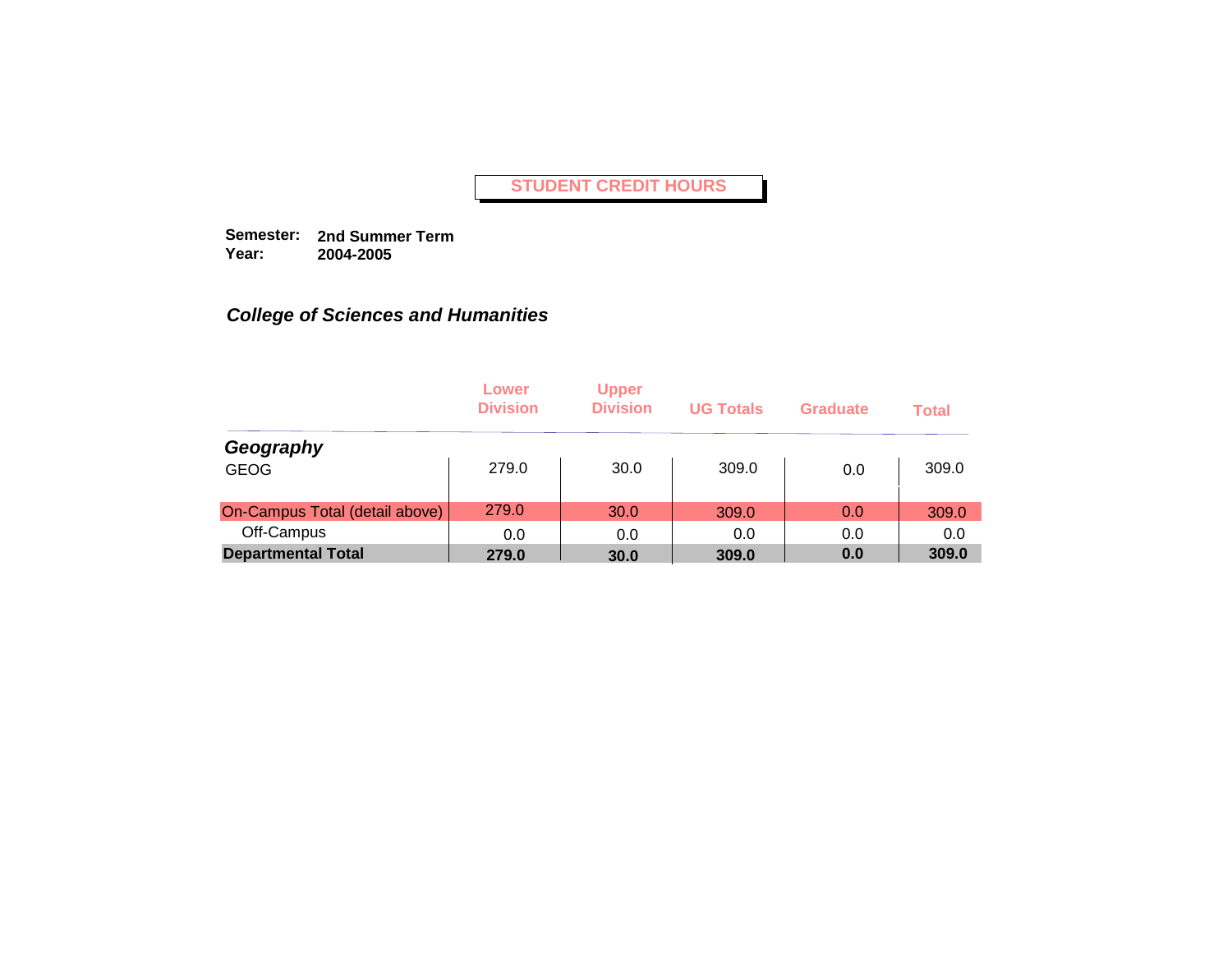**Semester: 2nd Summer Term Year: 2004-2005**

|                                | Lower<br><b>Division</b> | <b>Upper</b><br><b>Division</b> | <b>UG Totals</b> | Graduate | <b>Total</b> |
|--------------------------------|--------------------------|---------------------------------|------------------|----------|--------------|
| Geology                        |                          |                                 |                  |          |              |
| <b>GEOL</b>                    | 36.0                     | 12.0                            | 48.0             | 0.0      | 48.0         |
| On-Campus Total (detail above) | 36.0                     | 12.0                            | 48.0             | 0.0      | 48.0         |
| Off-Campus                     | 0.0                      | 0.0                             | 0.0              | 0.0      | 0.0          |
| <b>Departmental Total</b>      | 36.0                     | 12.0                            | 48.0             | 0.0      | 48.0         |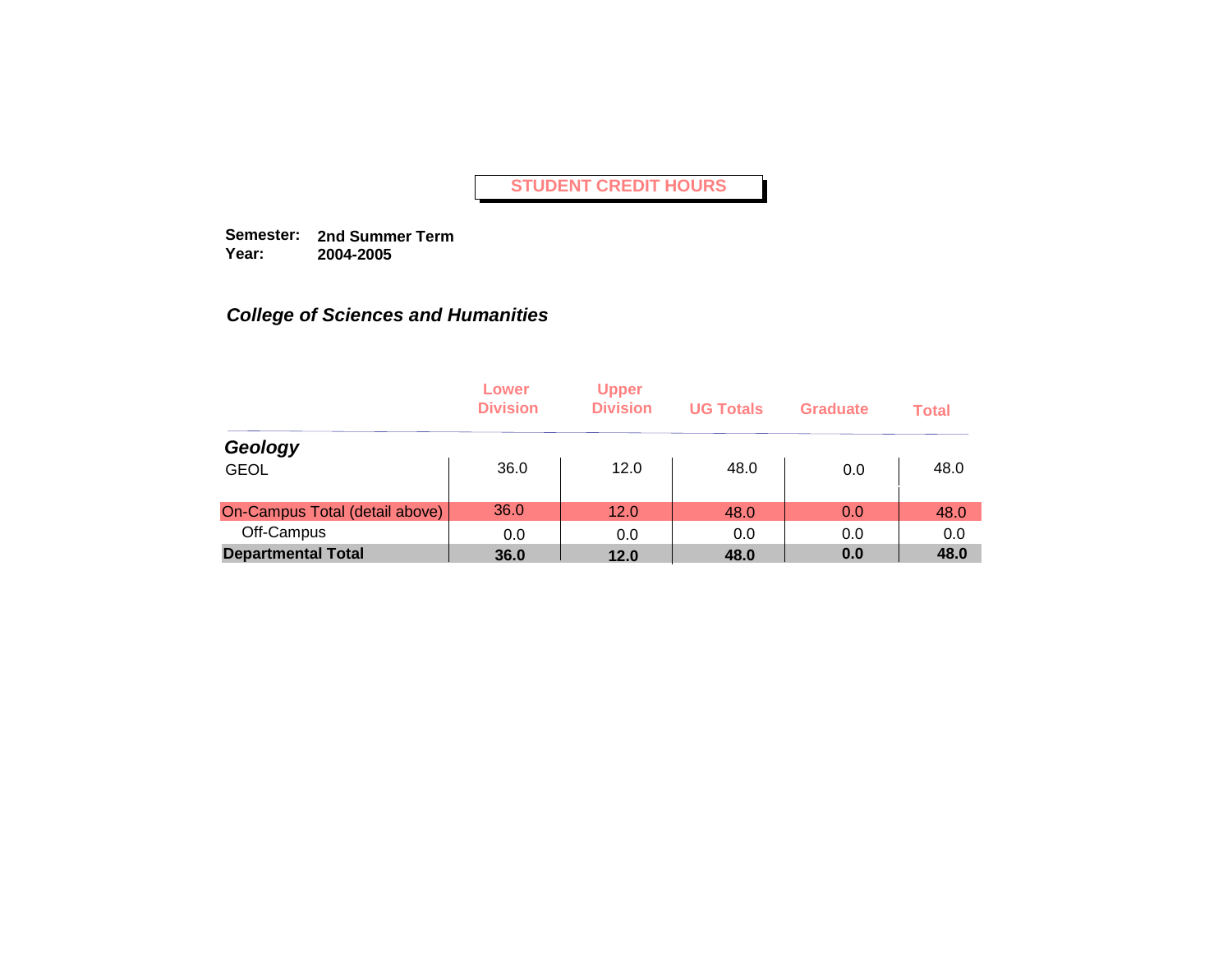**Semester: 2nd Summer Term Year: 2004-2005**

|                                | Lower<br><b>Division</b> | <b>Upper</b><br><b>Division</b> | <b>UG Totals</b> | <b>Graduate</b> | <b>Total</b> |
|--------------------------------|--------------------------|---------------------------------|------------------|-----------------|--------------|
| <b>History</b>                 |                          |                                 |                  |                 |              |
| <b>HIST</b>                    | 294.0                    | 183.0                           | 477.0            | 6.0             | 483.0        |
| SS                             | 0.0                      | 105.0                           | 105.0            | 27.0            | 132.0        |
|                                |                          |                                 |                  |                 |              |
| On-Campus Total (detail above) | 294.0                    | 288.0                           | 582.0            | 33.0            | 615.0        |
| Off-Campus                     | 0.0                      | 3.0                             | 3.0              | 0.0             | 3.0          |
| <b>Departmental Total</b>      | 294.0                    | 291.0                           | 585.0            | 33.0            | 618.0        |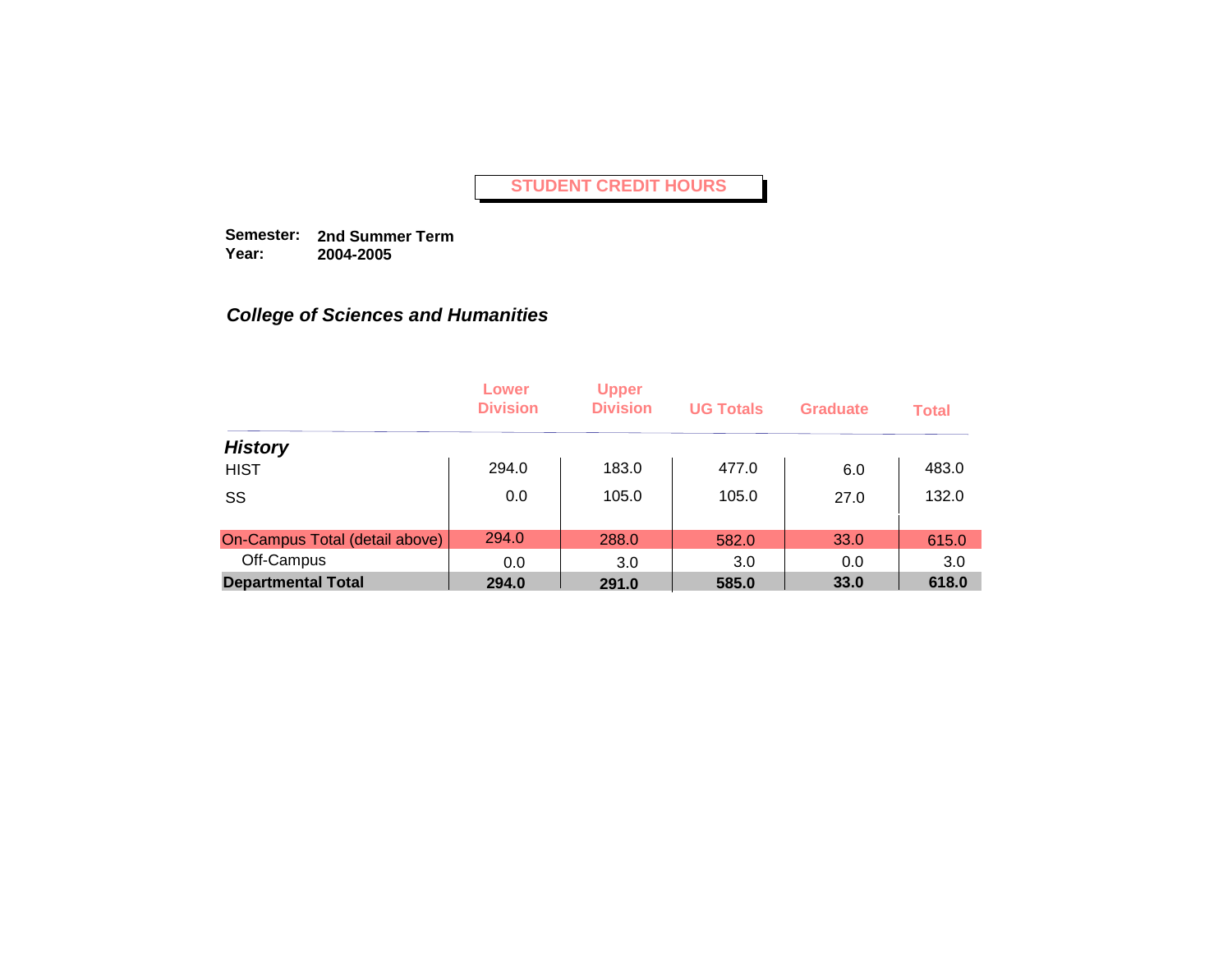**Semester: 2nd Summer Term Year: 2004-2005**

|                                | Lower<br><b>Division</b> | <b>Upper</b><br><b>Division</b> | <b>UG Totals</b> | Graduate | <b>Total</b> |
|--------------------------------|--------------------------|---------------------------------|------------------|----------|--------------|
| <b>Mathematical Sciences</b>   |                          |                                 |                  |          |              |
| <b>MATHS</b>                   | 407.0                    | 84.0                            | 491.0            | 72.0     | 563.0        |
| On-Campus Total (detail above) | 407.0                    | 84.0                            | 491.0            | 72.0     | 563.0        |
| Off-Campus                     | 0.0                      | 0.0                             | 0.0              | 0.0      | 0.0          |
| <b>Departmental Total</b>      | 407.0                    | 84.0                            | 491.0            | 72.0     | 563.0        |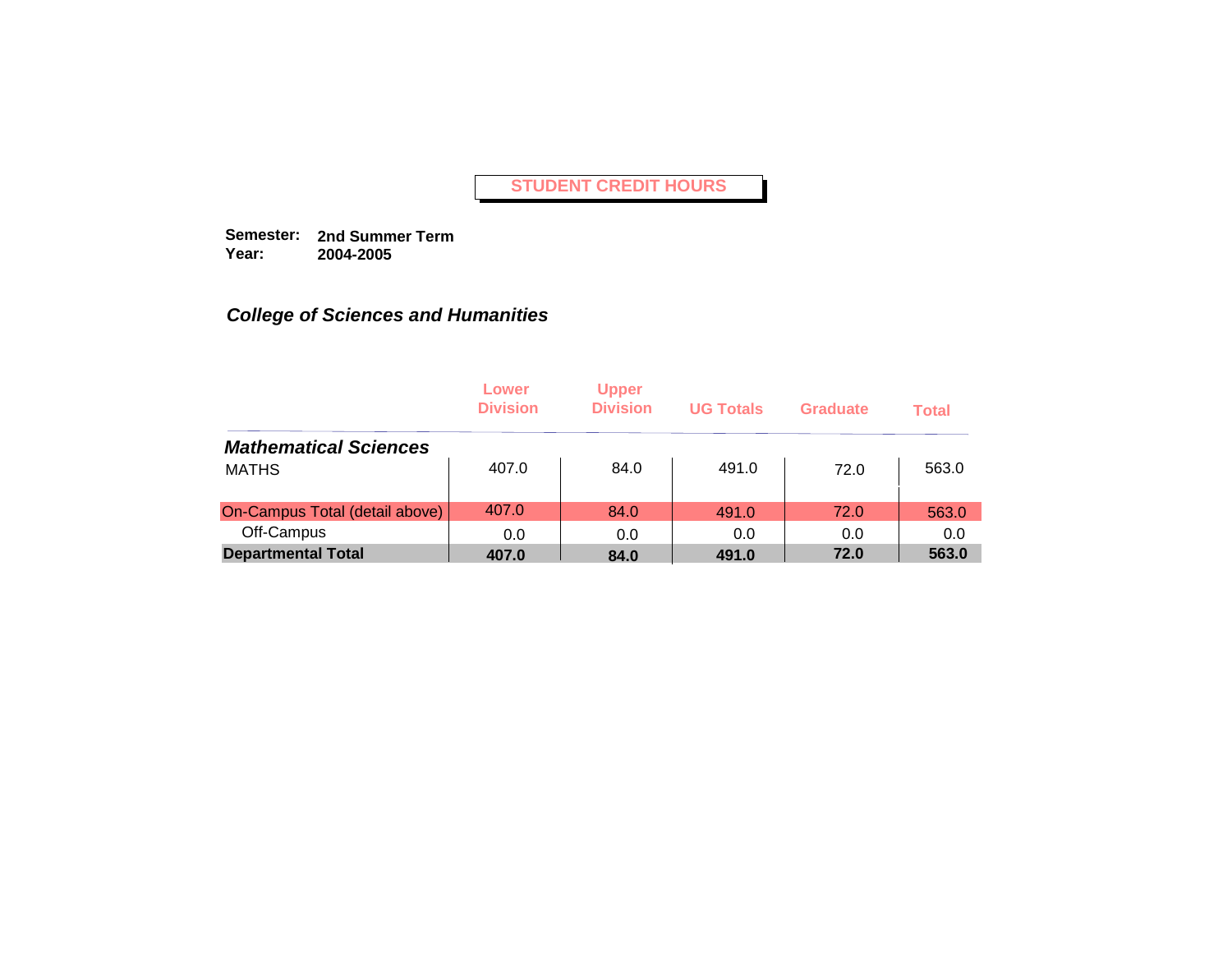**Semester: 2nd Summer Term Year: 2004-2005**

|                                | Lower<br><b>Division</b> | <b>Upper</b><br><b>Division</b> | <b>UG Totals</b> | <b>Graduate</b> | <b>Total</b> |
|--------------------------------|--------------------------|---------------------------------|------------------|-----------------|--------------|
| <b>Natural Resources</b>       |                          |                                 |                  |                 |              |
| <b>NREM</b>                    | 18.0                     | 0.0                             | 18.0             | 0.0             | 18.0         |
| On-Campus Total (detail above) | 18.0                     | 0.0                             | 18.0             | 0.0             | 18.0         |
| Off-Campus                     | 0.0                      | 0.0                             | 0.0              | 0.0             | 0.0          |
| <b>Departmental Total</b>      | 18.0                     | 0.0                             | 18.0             | 0.0             | 18.0         |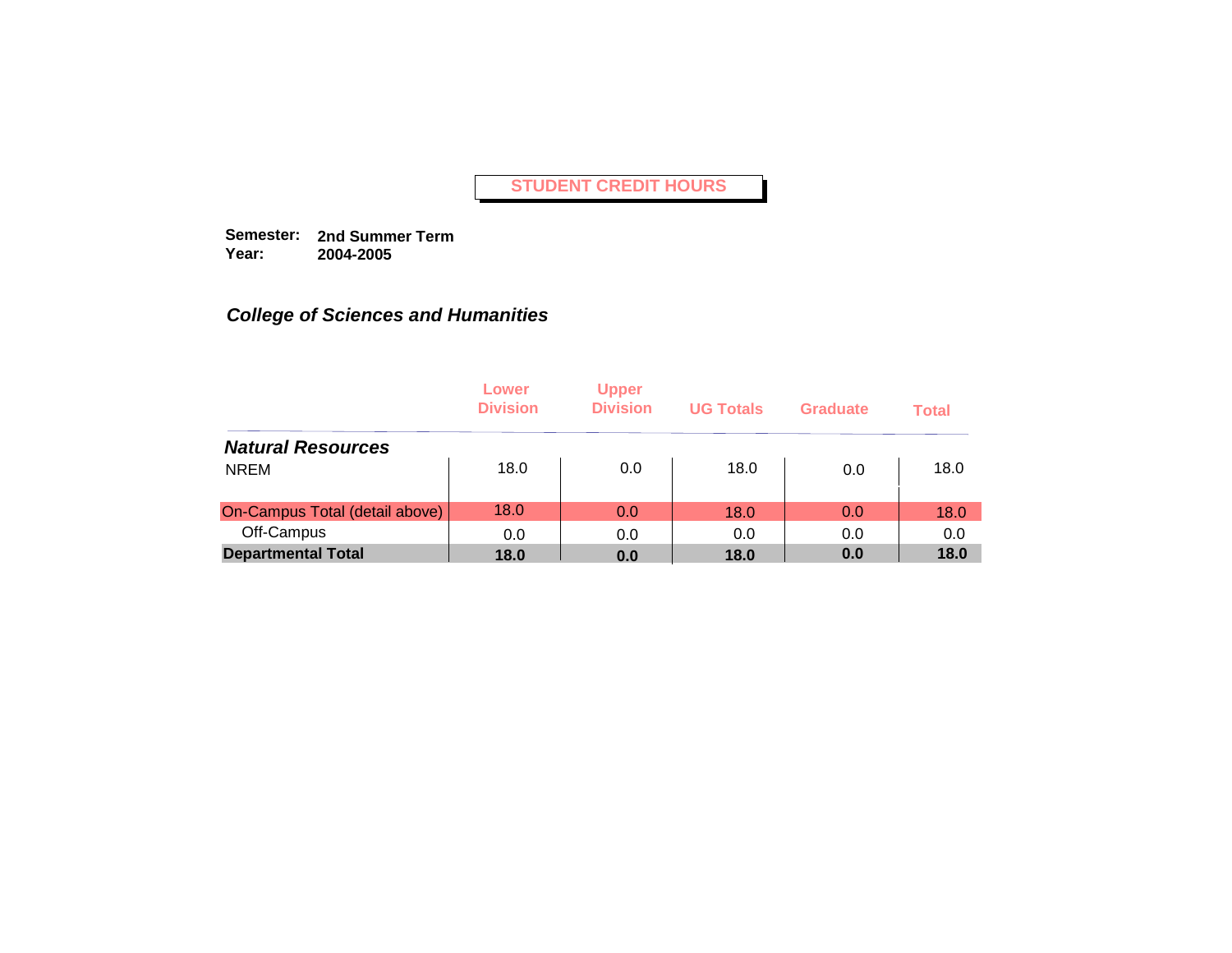**Semester: 2nd Summer Term Year: 2004-2005**

|                                | Lower<br><b>Division</b> | <b>Upper</b><br><b>Division</b> | <b>UG Totals</b> | <b>Graduate</b> | <b>Total</b> |
|--------------------------------|--------------------------|---------------------------------|------------------|-----------------|--------------|
| <b>Philosophy</b>              |                          |                                 |                  |                 |              |
| <b>PHIL</b>                    | 57.0                     | 0.0                             | 57.0             | 0.0             | 57.0         |
| <b>RELST</b>                   | 237.0                    | 0.0                             | 237.0            | 0.0             | 237.0        |
| On-Campus Total (detail above) | 294.0                    | 0.0                             | 294.0            | 0.0             | 294.0        |
| Off-Campus                     | 0.0                      | 3.0                             | 3.0              | 0.0             | 3.0          |
| <b>Departmental Total</b>      | 294.0                    | 3.0                             | 297.0            | 0.0             | 297.0        |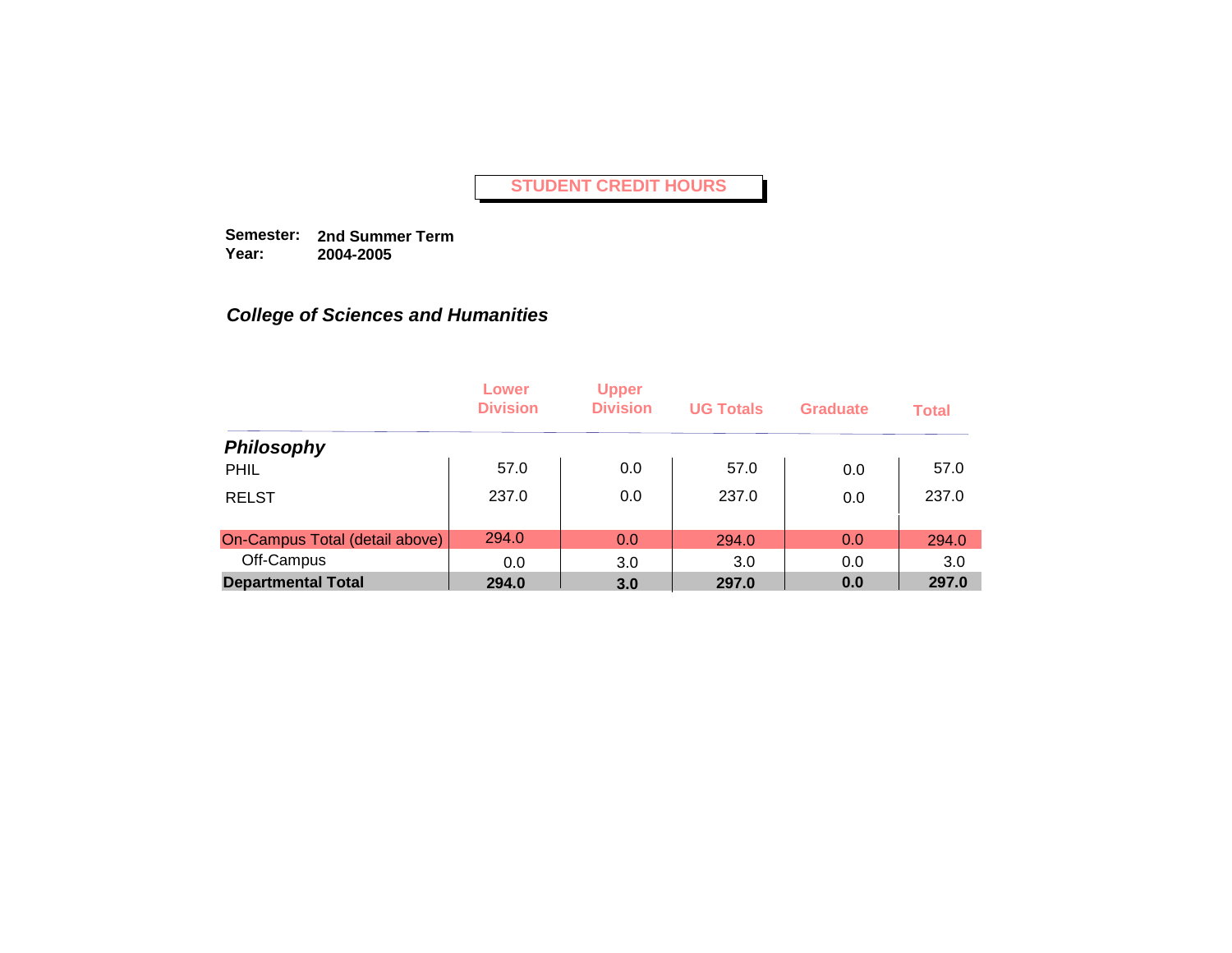**Semester: 2nd Summer Term Year: 2004-2005**

|                                | Lower<br><b>Division</b> | <b>Upper</b><br><b>Division</b> | <b>UG Totals</b> | <b>Graduate</b> | <b>Total</b> |
|--------------------------------|--------------------------|---------------------------------|------------------|-----------------|--------------|
| <b>Physics &amp; Astronomy</b> |                          |                                 |                  |                 |              |
| <b>ASTRO</b>                   | 96.0                     | 0.0                             | 96.0             | 9.0             | 105.0        |
| <b>PHYCS</b>                   | 220.0                    | 0.0                             | 220.0            | 90.0            | 310.0        |
| On-Campus Total (detail above) | 316.0                    | 0.0                             | 316.0            | 99.0            | 415.0        |
| Off-Campus                     | 0.0                      | 0.0                             | 0.0              | 0.0             | 0.0          |
| <b>Departmental Total</b>      | 316.0                    | 0.0                             | 316.0            | 99.0            | 415.0        |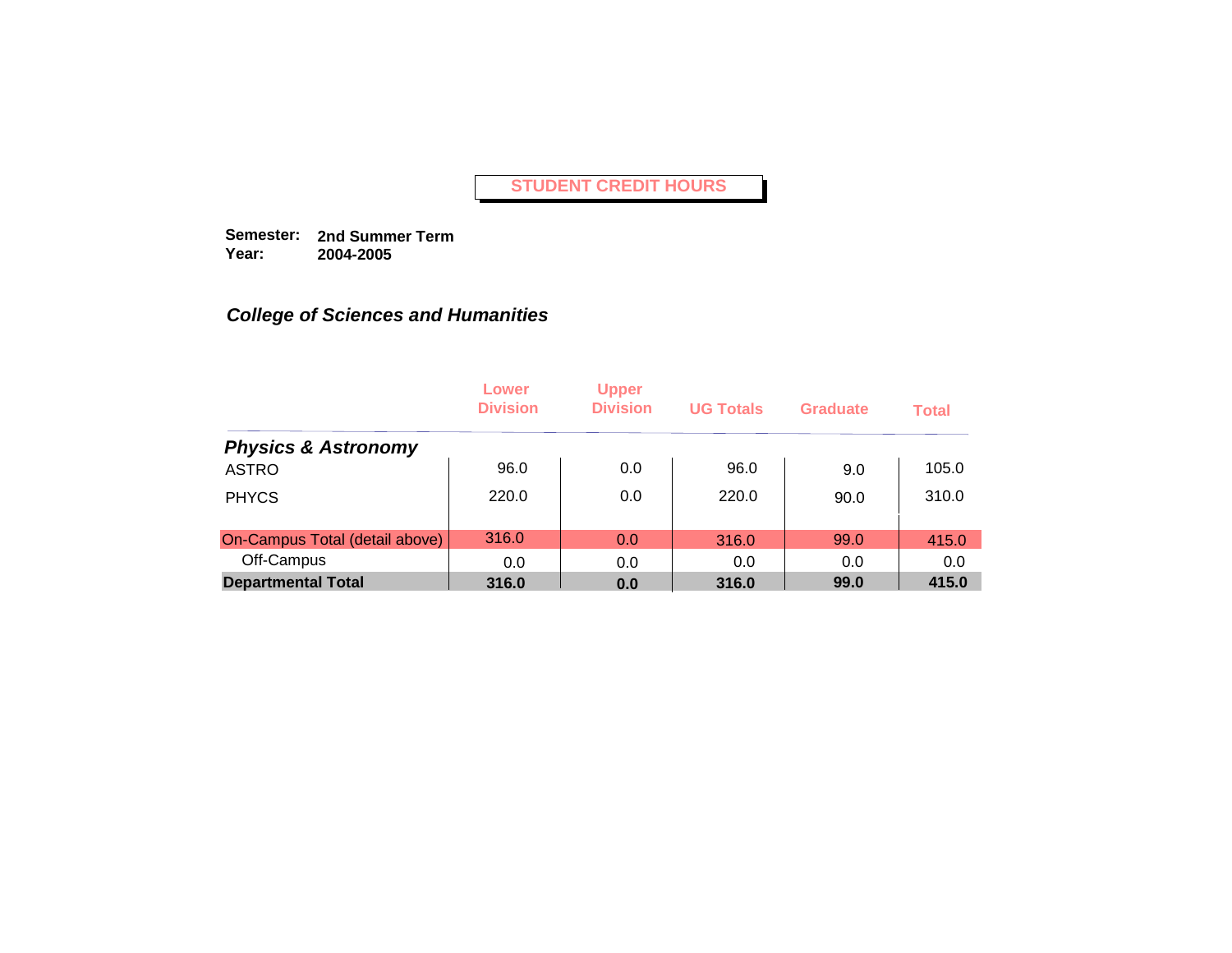**Semester: 2nd Summer Term Year: 2004-2005**

|                                        | Lower<br><b>Division</b> | <b>Upper</b><br><b>Division</b> | <b>UG Totals</b> | <b>Graduate</b> | <b>Total</b> |
|----------------------------------------|--------------------------|---------------------------------|------------------|-----------------|--------------|
| <b>Physiology &amp; Health Science</b> |                          |                                 |                  |                 |              |
| <b>ANAT</b>                            | 30.0                     | 0.0                             | 30.0             | 3.0             | 33.0         |
| <b>HSC</b>                             | 204.0                    | 69.0                            | 273.0            | 33.0            | 306.0        |
| <b>PHYSL</b>                           | 96.0                     | 0.0                             | 96.0             | 0.0             | 96.0         |
| <b>THES</b>                            | 0.0                      | 0.0                             | 0.0              | 6.0             | 6.0          |
|                                        |                          |                                 |                  |                 |              |
| On-Campus Total (detail above)         | 330.0                    | 69.0                            | 399.0            | 42.0            | 441.0        |
| Off-Campus                             | 0.0                      | 0.0                             | 0.0              | 0.0             | 0.0          |
| <b>Departmental Total</b>              | 330.0                    | 69.0                            | 399.0            | 42.0            | 441.0        |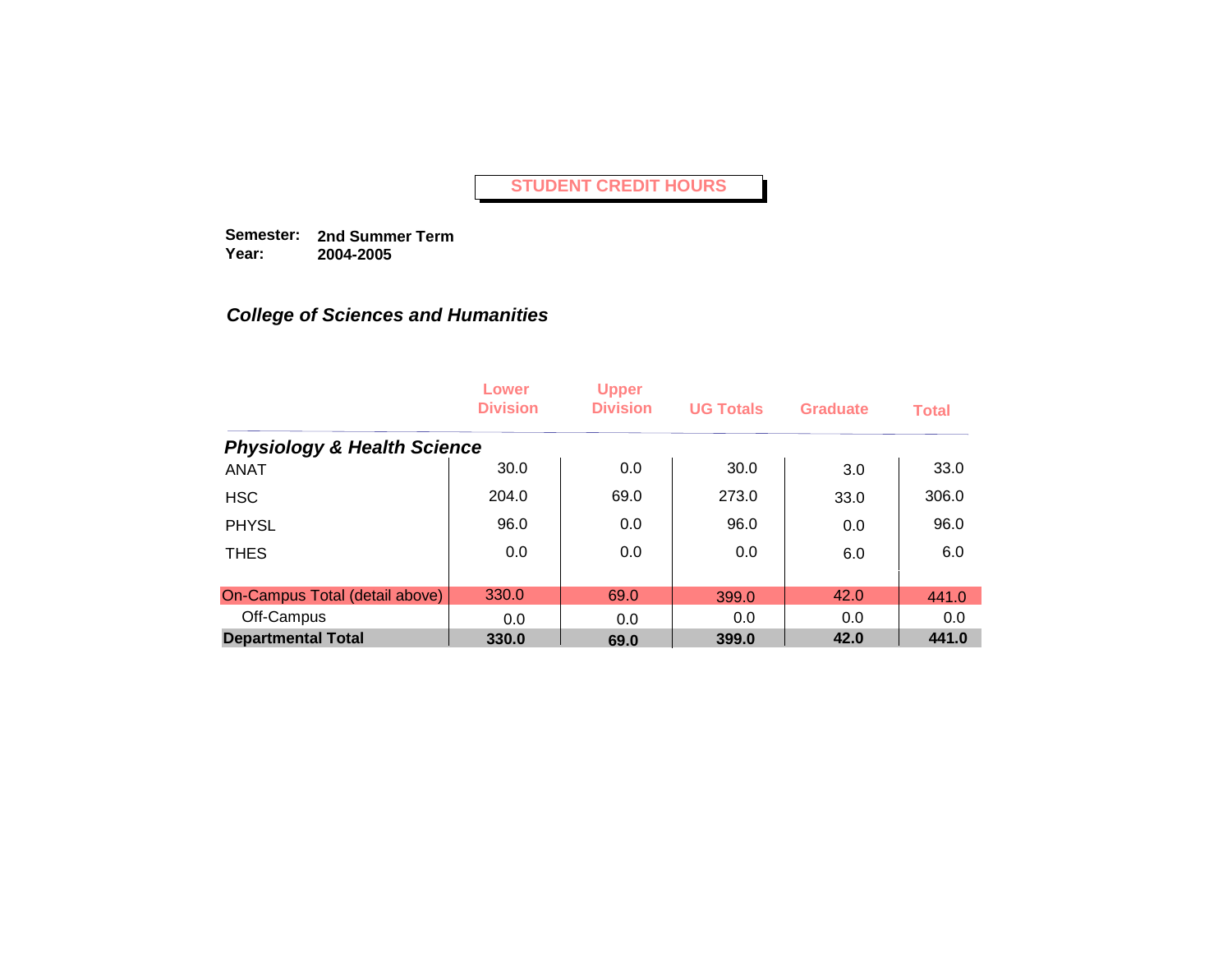**Semester: 2nd Summer Term Year: 2004-2005**

|                                | Lower<br><b>Division</b> | <b>Upper</b><br><b>Division</b> | <b>UG Totals</b> | <b>Graduate</b> | <b>Total</b> |
|--------------------------------|--------------------------|---------------------------------|------------------|-----------------|--------------|
| <b>Political Science</b>       |                          |                                 |                  |                 |              |
| <b>POLS</b>                    | 54.0                     | 57.0                            | 111.0            | 66.0            | 177.0        |
| <b>RES</b>                     | 0.0                      | 0.0                             | 0.0              | 3.0             | 3.0          |
| On-Campus Total (detail above) | 54.0                     | 57.0                            | 111.0            | 69.0            | 180.0        |
| Off-Campus                     | 0.0                      | 0.0                             | 0.0              | 0.0             | 0.0          |
| <b>Departmental Total</b>      | 54.0                     | 57.0                            | 111.0            | 69.0            | 180.0        |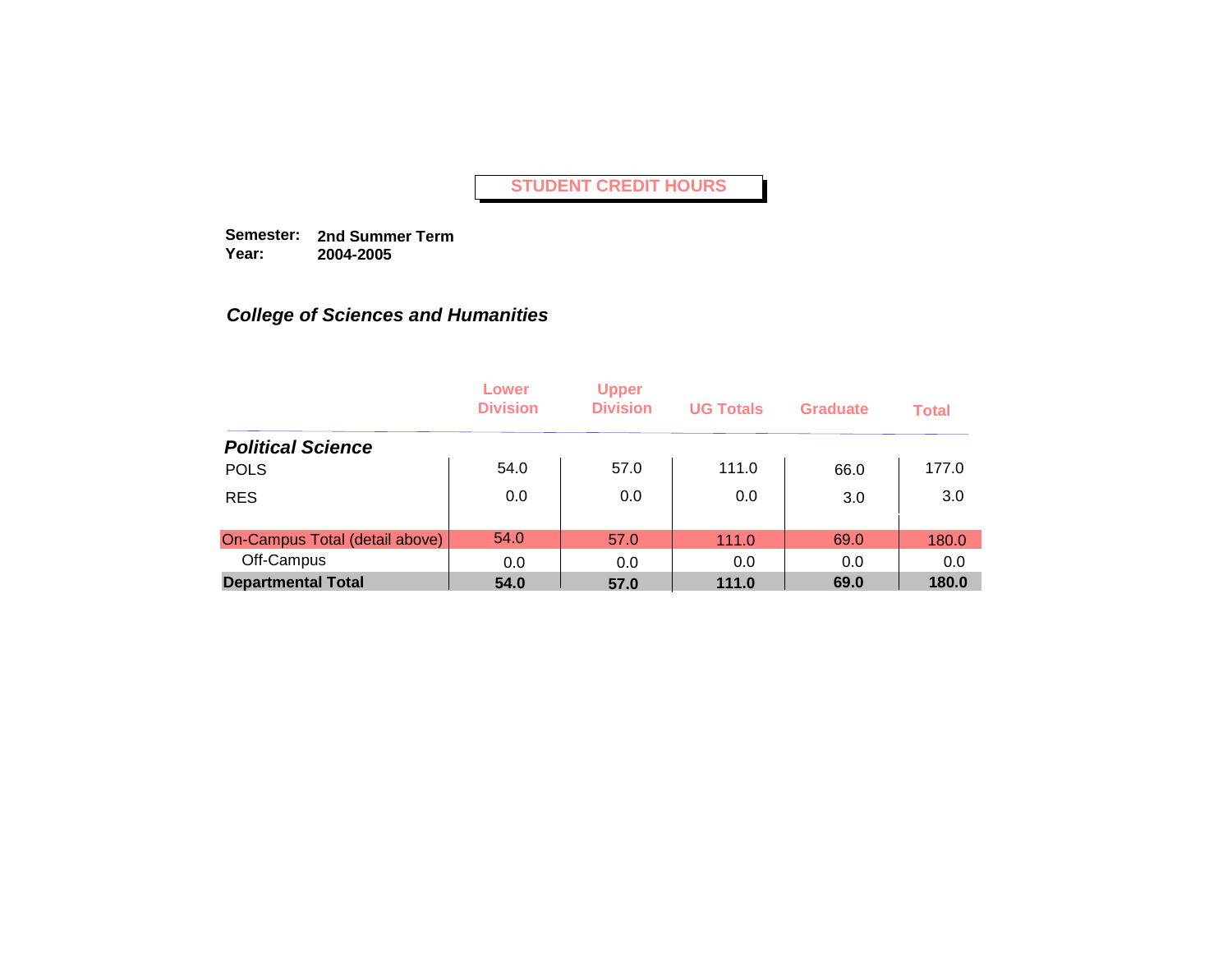**Semester: 2nd Summer Term Year: 2004-2005**

|                                | Lower<br><b>Division</b> | <b>Upper</b><br><b>Division</b> | <b>UG Totals</b> | <b>Graduate</b> | <b>Total</b> |
|--------------------------------|--------------------------|---------------------------------|------------------|-----------------|--------------|
| <b>Psychological Science</b>   |                          |                                 |                  |                 |              |
| <b>PSYSC</b>                   | 325.0                    | 258.0                           | 583.0            | 10.0            | 593.0        |
| <b>THES</b>                    | 0.0                      | 0.0                             | 0.0              | 3.0             | 3.0          |
| On-Campus Total (detail above) | 325.0                    | 258.0                           | 583.0            | 13.0            | 596.0        |
| Off-Campus                     | 0.0                      | 0.0                             | 0.0              | 0.0             | 0.0          |
| <b>Departmental Total</b>      | 325.0                    | 258.0                           | 583.0            | 13.0            | 596.0        |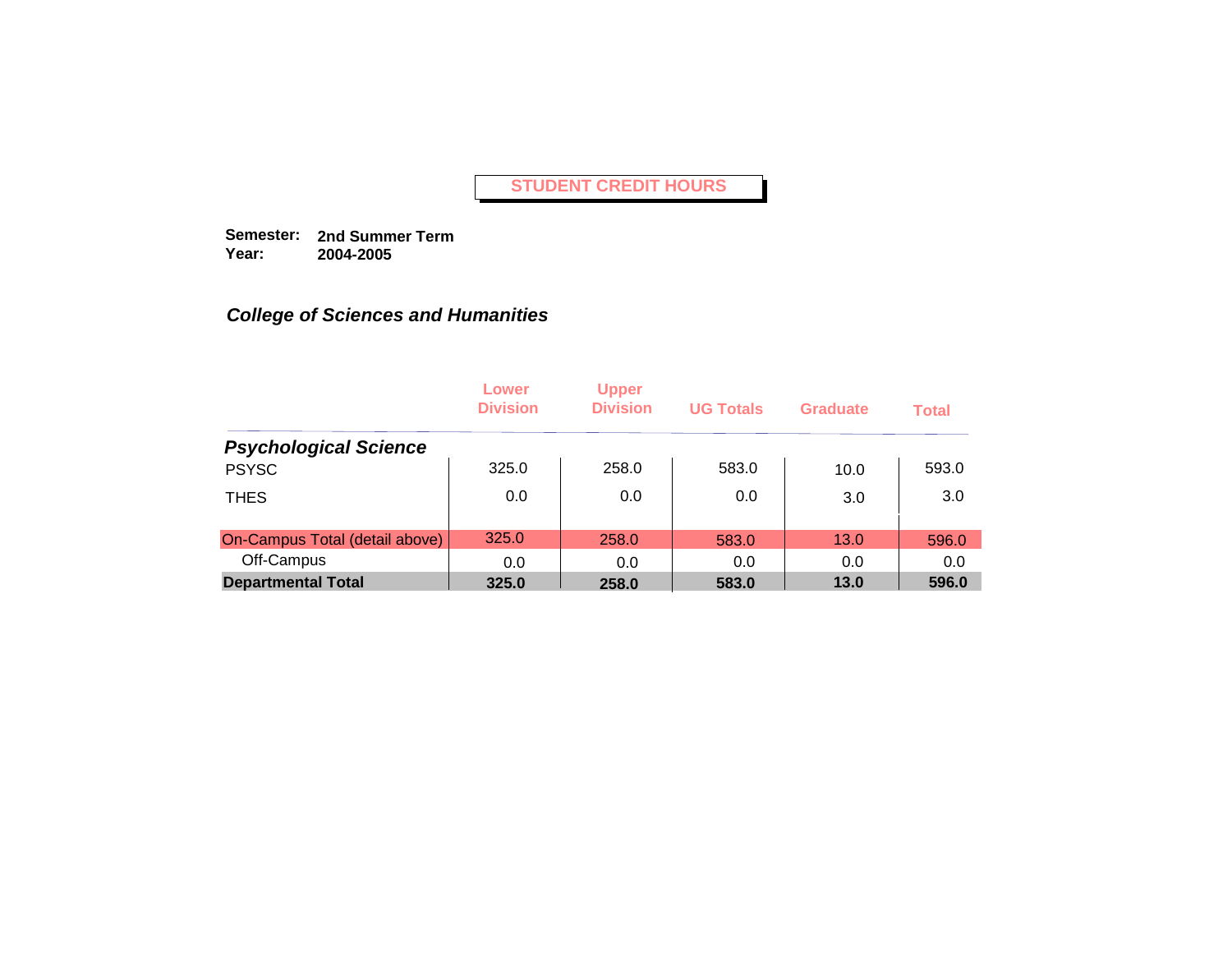**Semester: 2nd Summer Term Year: 2004-2005**

|                                | Lower<br><b>Division</b> | <b>Upper</b><br><b>Division</b> | <b>UG Totals</b> | Graduate | <b>Total</b> |
|--------------------------------|--------------------------|---------------------------------|------------------|----------|--------------|
| Sociology                      |                          |                                 |                  |          |              |
| <b>SOC</b>                     | 204.0                    | 105.0                           | 309.0            | 9.0      | 318.0        |
| On-Campus Total (detail above) | 204.0                    | 105.0                           | 309.0            | 9.0      | 318.0        |
| Off-Campus                     | 0.0                      | 0.0                             | 0.0              | 0.0      | 0.0          |
| <b>Departmental Total</b>      | 204.0                    | 105.0                           | 309.0            | 9.0      | 318.0        |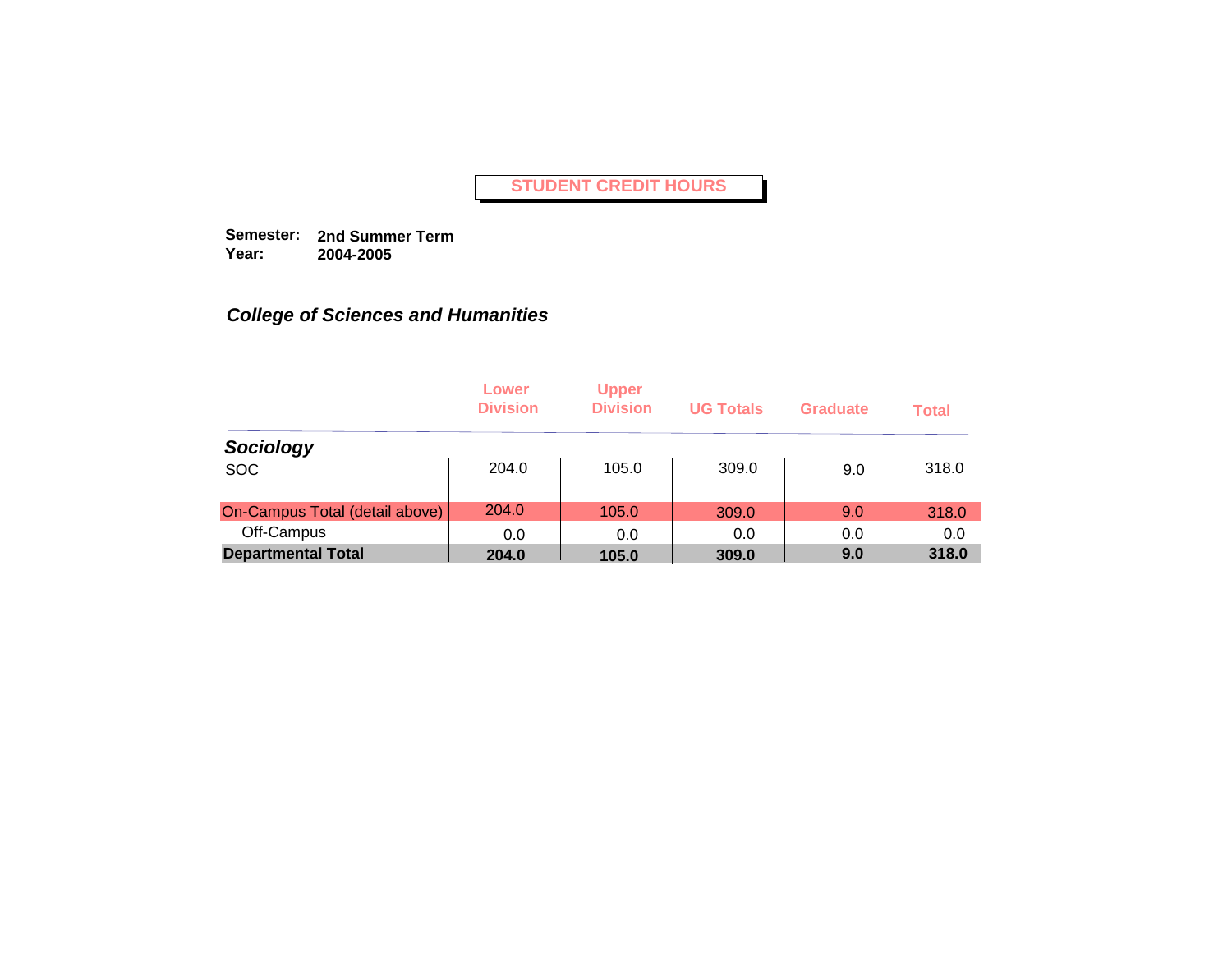**Semester: 2nd Summer Term Year: 2004-2005**

|                                         | Lower<br><b>Division</b> | <b>Upper</b><br><b>Division</b> | <b>UG Totals</b> | Graduate | <b>Total</b> |
|-----------------------------------------|--------------------------|---------------------------------|------------------|----------|--------------|
| <b>Speech Pathology &amp; Audiology</b> |                          |                                 |                  |          |              |
| <b>SPAA</b>                             | 24.0                     | 0.0                             | 24.0             | 33.0     | 57.0         |
| On-Campus Total (detail above)          | 24.0                     | 0.0                             | 24.0             | 33.0     | 57.0         |
| Off-Campus                              | 0.0                      | 0.0                             | 0.0              | 99.0     | 99.0         |
| <b>Departmental Total</b>               | 24.0                     | 0.0                             | 24.0             | 132.0    | 156.0        |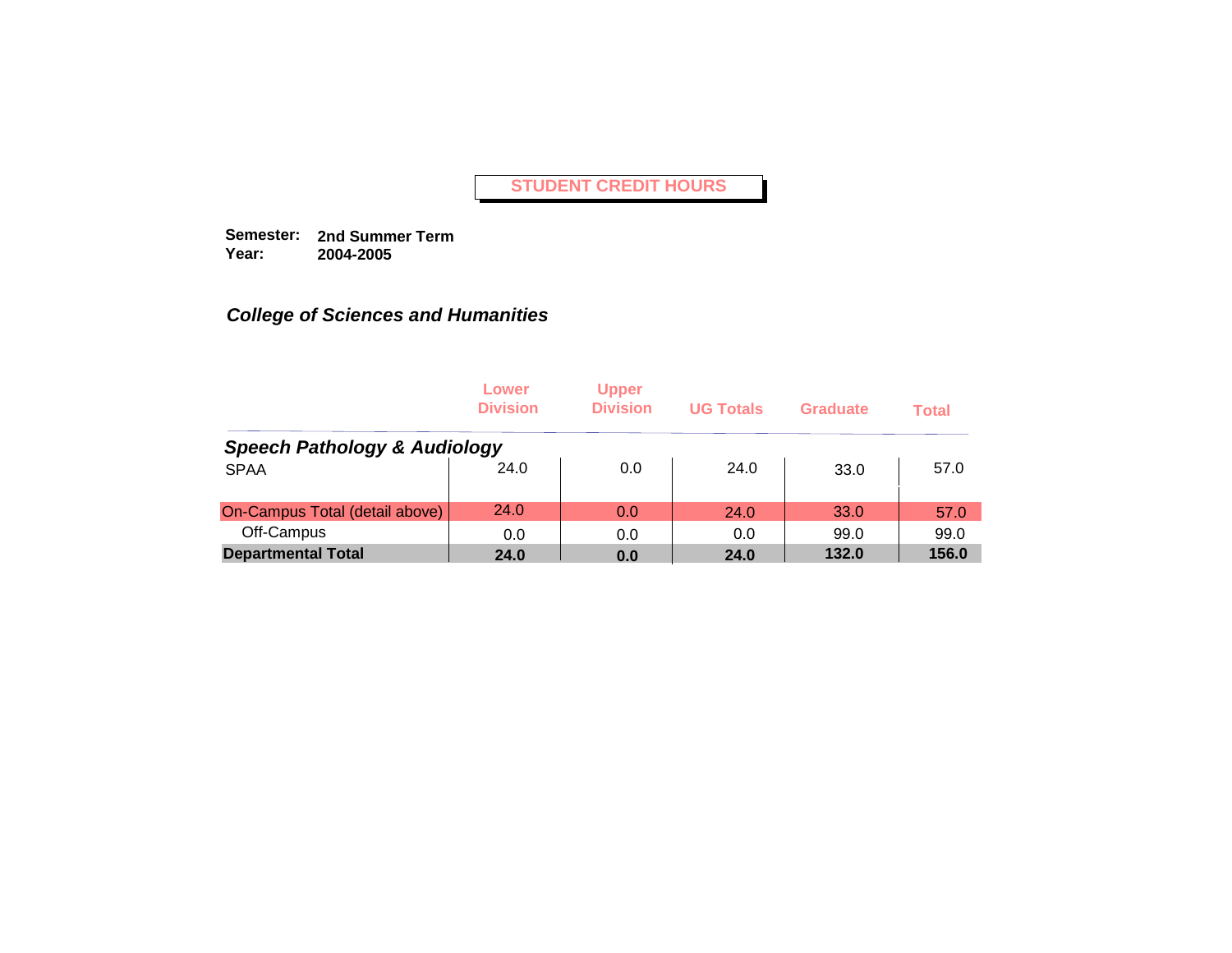**Semester: 2nd Summer Term Year: 2004-2005**

|                                | Lower<br><b>Division</b> | <b>Upper</b><br><b>Division</b> | <b>UG Totals</b> | <b>Graduate</b> | <b>Total</b> |
|--------------------------------|--------------------------|---------------------------------|------------------|-----------------|--------------|
| <b>Womens Studies</b>          |                          |                                 |                  |                 |              |
| <b>WMNST</b>                   | 0.0                      | 6.0                             | 6.0              | 0.0             | 6.0          |
| On-Campus Total (detail above) | 0.0                      | 6.0                             | 6.0              | 0.0             | 6.0          |
| Off-Campus                     | 0.0                      | 0.0                             | 0.0              | 0.0             | 0.0          |
| <b>Departmental Total</b>      | 0.0                      | 6.0                             | 6.0              | 0.0             | 6.0          |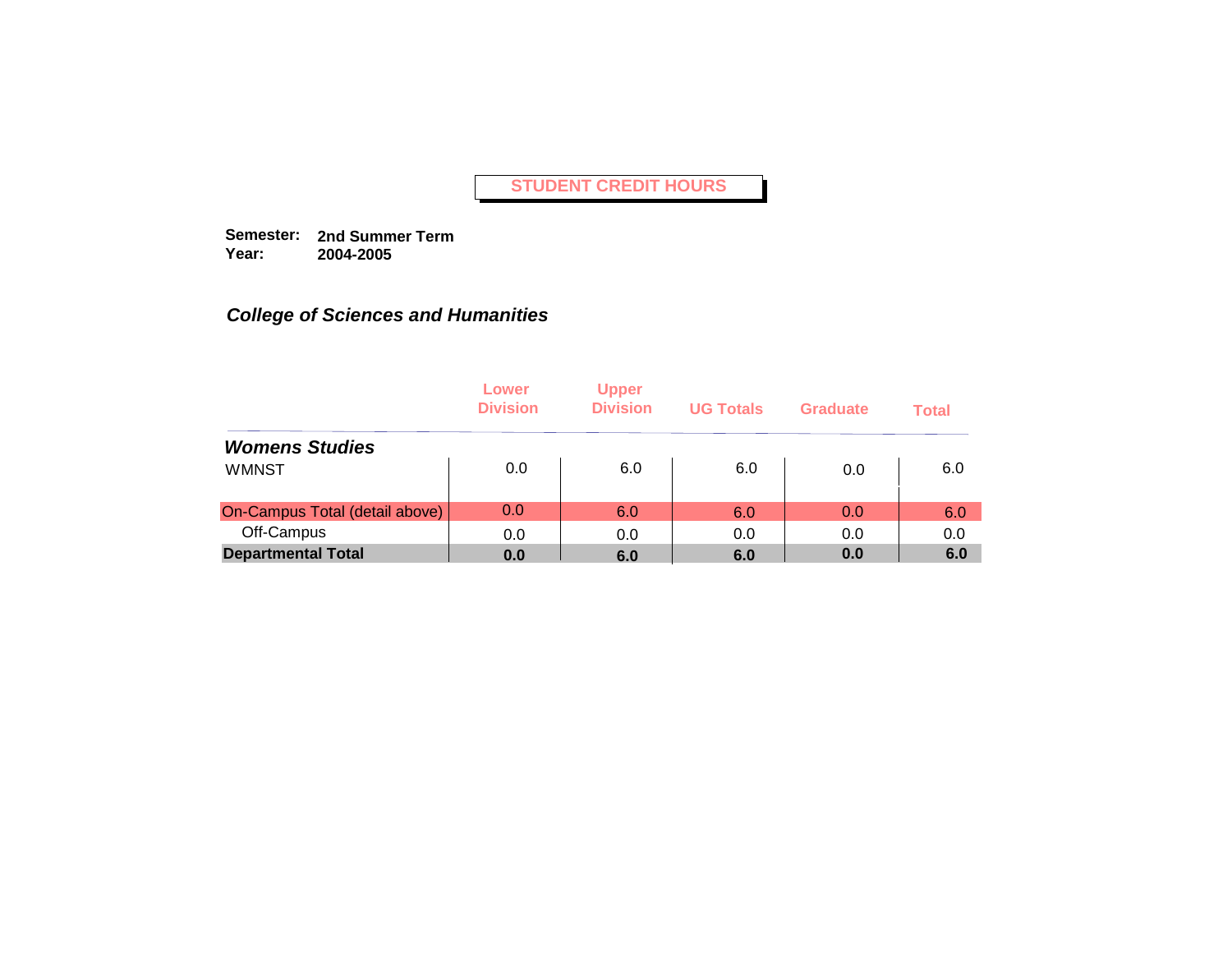**Semester: 2nd Summer Term Year: 2004-2005**

## *Interdepartmental*

|                                | Lower<br><b>Division</b> | <b>Upper</b><br><b>Division</b> | <b>UG Totals</b> | <b>Graduate</b> | <b>Total</b> |
|--------------------------------|--------------------------|---------------------------------|------------------|-----------------|--------------|
| <b>Honors</b>                  |                          |                                 |                  |                 |              |
| <b>HONRS</b>                   | 0.0                      | 72.0                            | 72.0             | 0.0             | 72.0         |
| On-Campus Total (detail above) | 0.0                      | 72.0                            | 72.0             | 0.0             | 72.0         |
| Off-Campus                     | 0.0                      | 0.0                             | 0.0              | 0.0             | 0.0          |
| <b>Departmental Total</b>      | 0.0                      | 72.0                            | 72.0             | 0.0             | 72.0         |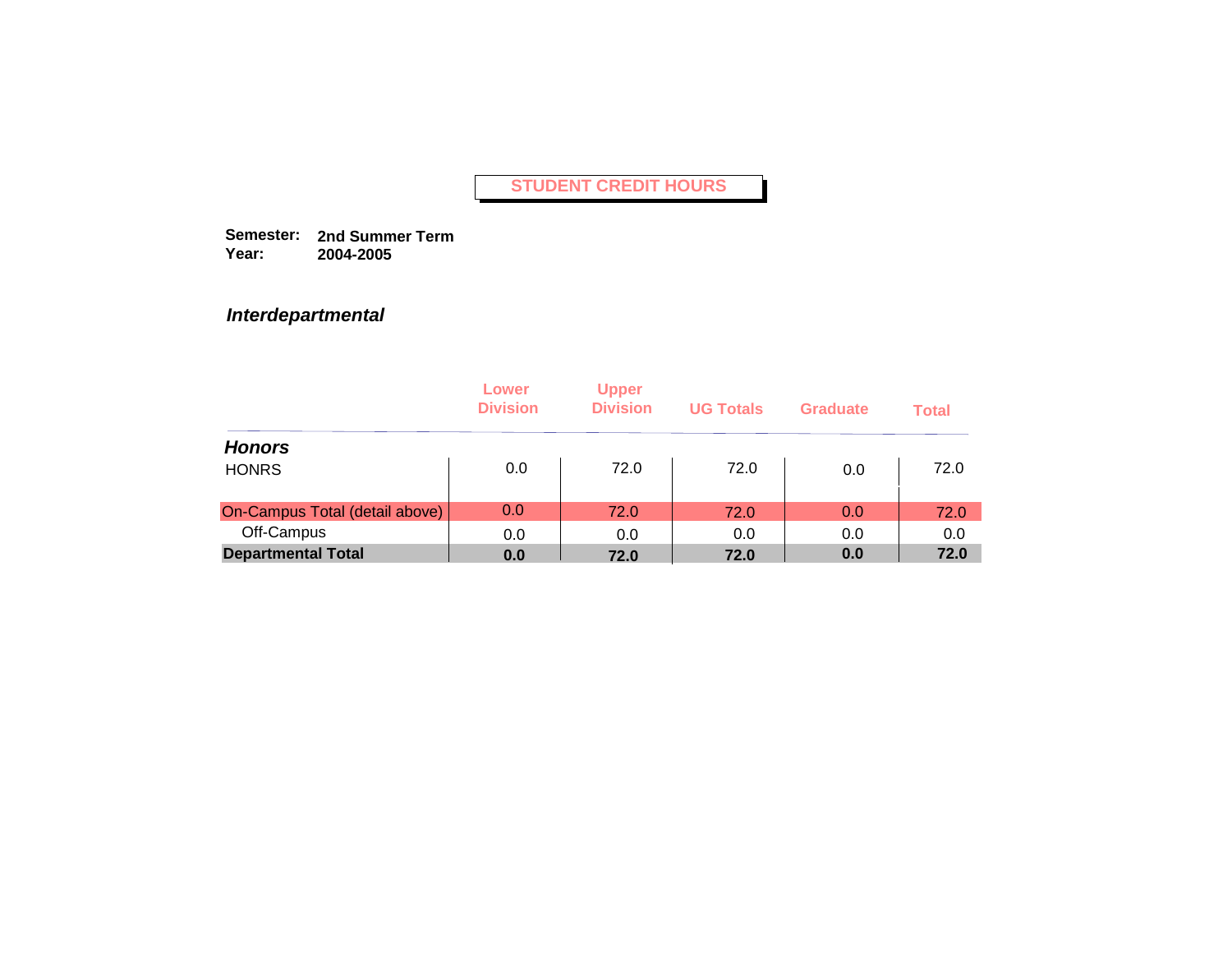**Semester: 2nd Summer Term Year: 2004-2005**

## *Interdepartmental*

|                                | Lower<br><b>Division</b> | <b>Upper</b><br><b>Division</b> | <b>UG Totals</b> | Graduate | <b>Total</b> |
|--------------------------------|--------------------------|---------------------------------|------------------|----------|--------------|
| <b>Interdepartmental</b>       |                          |                                 |                  |          |              |
| CAP                            | 0.0                      | 3.0                             | 3.0              | 0.0      | 3.0          |
| <b>DOC</b>                     | 0.0                      | 0.0                             | 0.0              | 0.0      | 0.0          |
| <b>MASTR</b>                   | 0.0                      | 0.0                             | 0.0              | 0.0      | 0.0          |
|                                |                          |                                 |                  |          |              |
| On-Campus Total (detail above) | 0.0                      | 3.0                             | 3.0              | 0.0      | 3.0          |
| Off-Campus                     | 0.0                      | 0.0                             | 0.0              | 0.0      | 0.0          |
| <b>Departmental Total</b>      | 0.0                      | 3.0                             | 3.0              | 0.0      | 3.0          |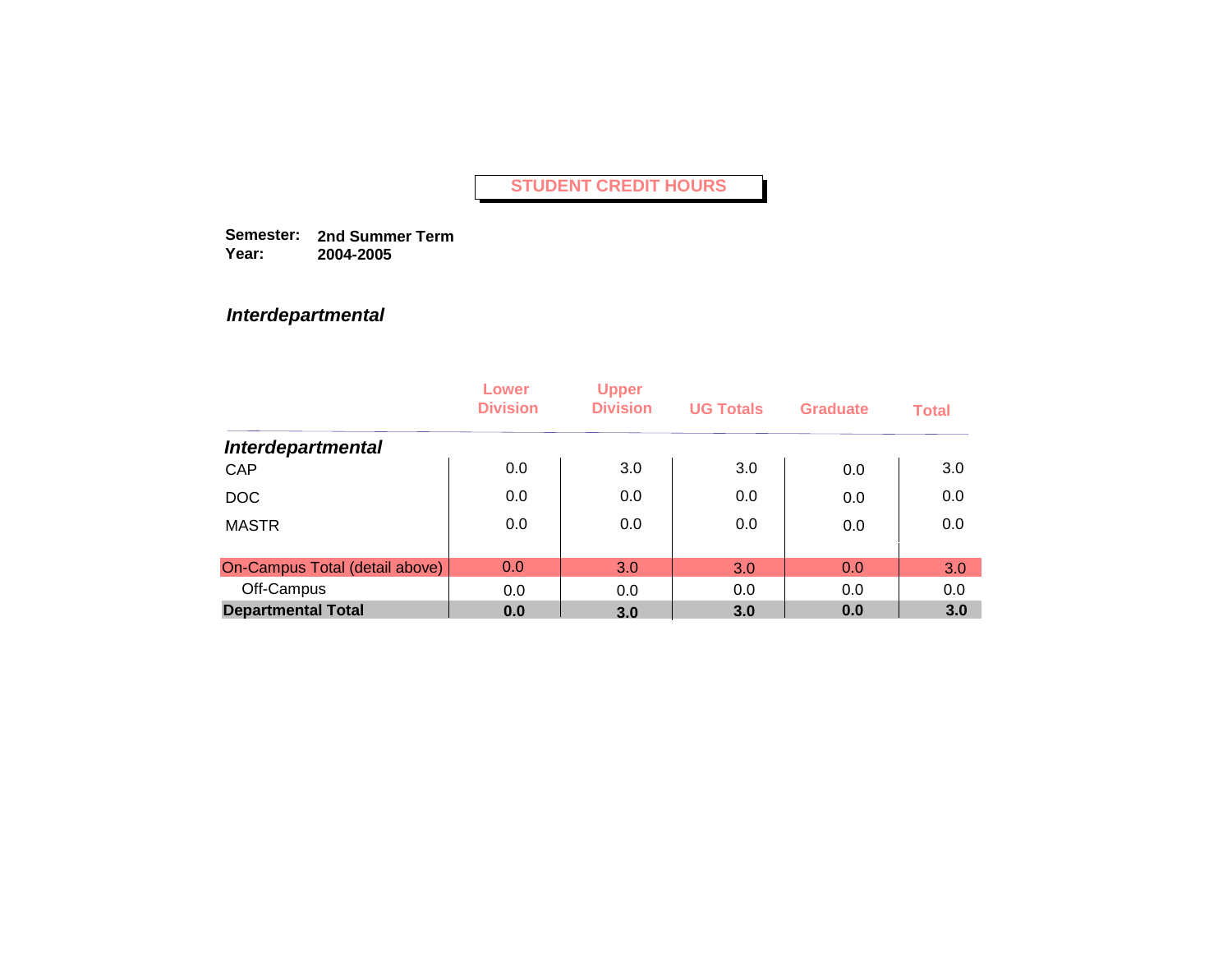**Semester: 2nd Summer Term Year: 2004-2005**

## *Interdepartmental*

|                                | Lower<br><b>Division</b> | <b>Upper</b><br><b>Division</b> | <b>UG Totals</b> | <b>Graduate</b> | <b>Total</b> |
|--------------------------------|--------------------------|---------------------------------|------------------|-----------------|--------------|
| UC                             |                          |                                 |                  |                 |              |
| <b>INTST</b>                   | 0.0                      | 9.0                             | 9.0              | 0.0             | 9.0          |
| On-Campus Total (detail above) | 0.0                      | 9.0                             | 9.0              | 0.0             | 9.0          |
| Off-Campus                     | 0.0                      | 0.0                             | 0.0              | 0.0             | 0.0          |
| <b>Departmental Total</b>      | 0.0                      | 9.0                             | 9.0              | 0.0             | 9.0          |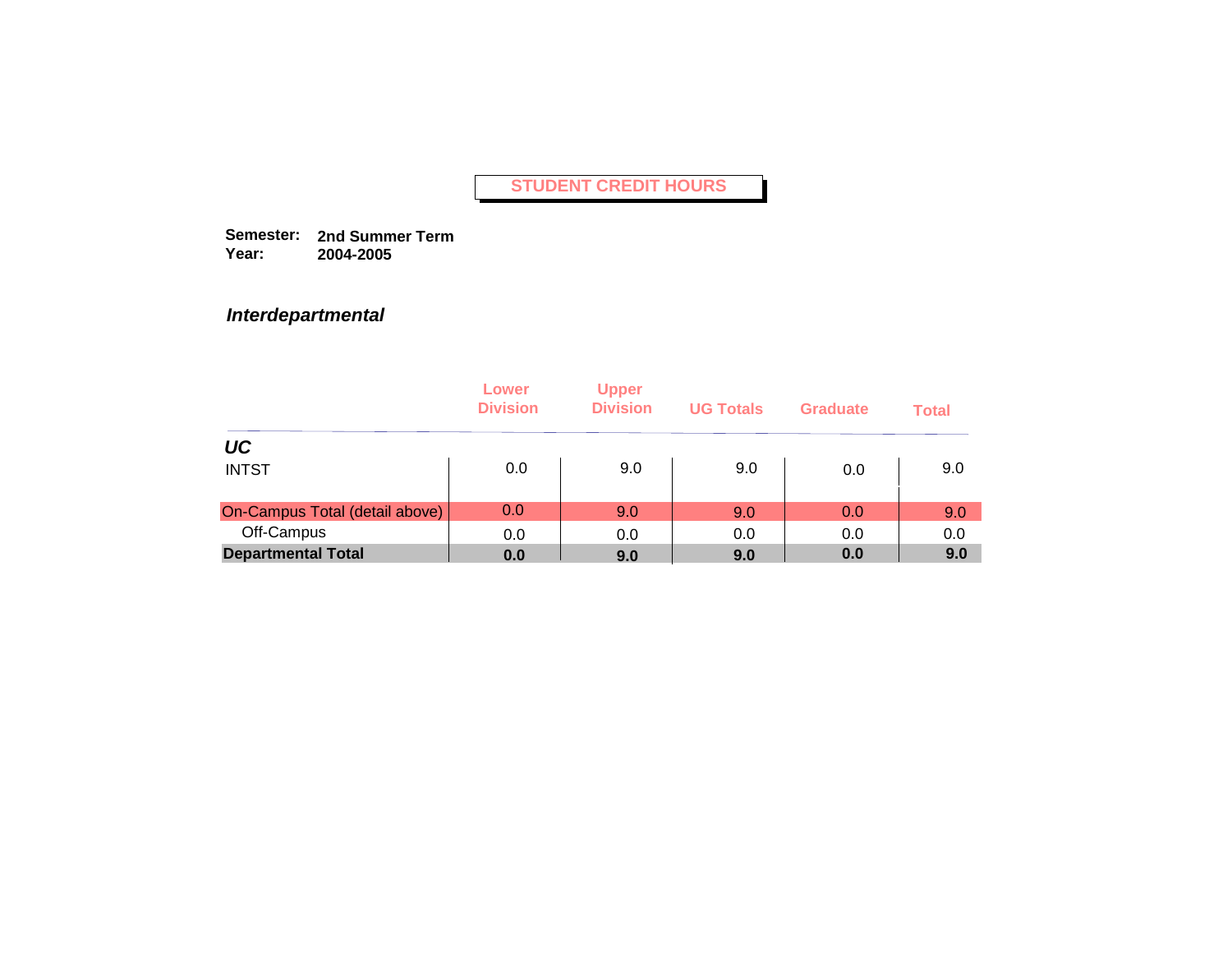**Semester: 2nd Summer Term Year: 2004-2005**

|                                | Lower<br><b>Division</b> | <b>Upper</b><br><b>Division</b> | <b>UG Totals</b> | Graduate | <b>Total</b> |
|--------------------------------|--------------------------|---------------------------------|------------------|----------|--------------|
| <b>Counseling Psychology</b>   |                          |                                 |                  |          |              |
| <b>CPSY</b>                    | 0.0                      | 87.0                            | 87.0             | 207.0    | 294.0        |
| <b>SOPSY</b>                   | 0.0                      | 0.0                             | 0.0              | 48.0     | 48.0         |
| On-Campus Total (detail above) | 0.0                      | 87.0                            | 87.0             | 255.0    | 342.0        |
| Off-Campus                     | 0.0                      | 0.0                             | 0.0              | 0.0      | 0.0          |
| <b>Departmental Total</b>      | 0.0                      | 87.0                            | 87.0             | 255.0    | 342.0        |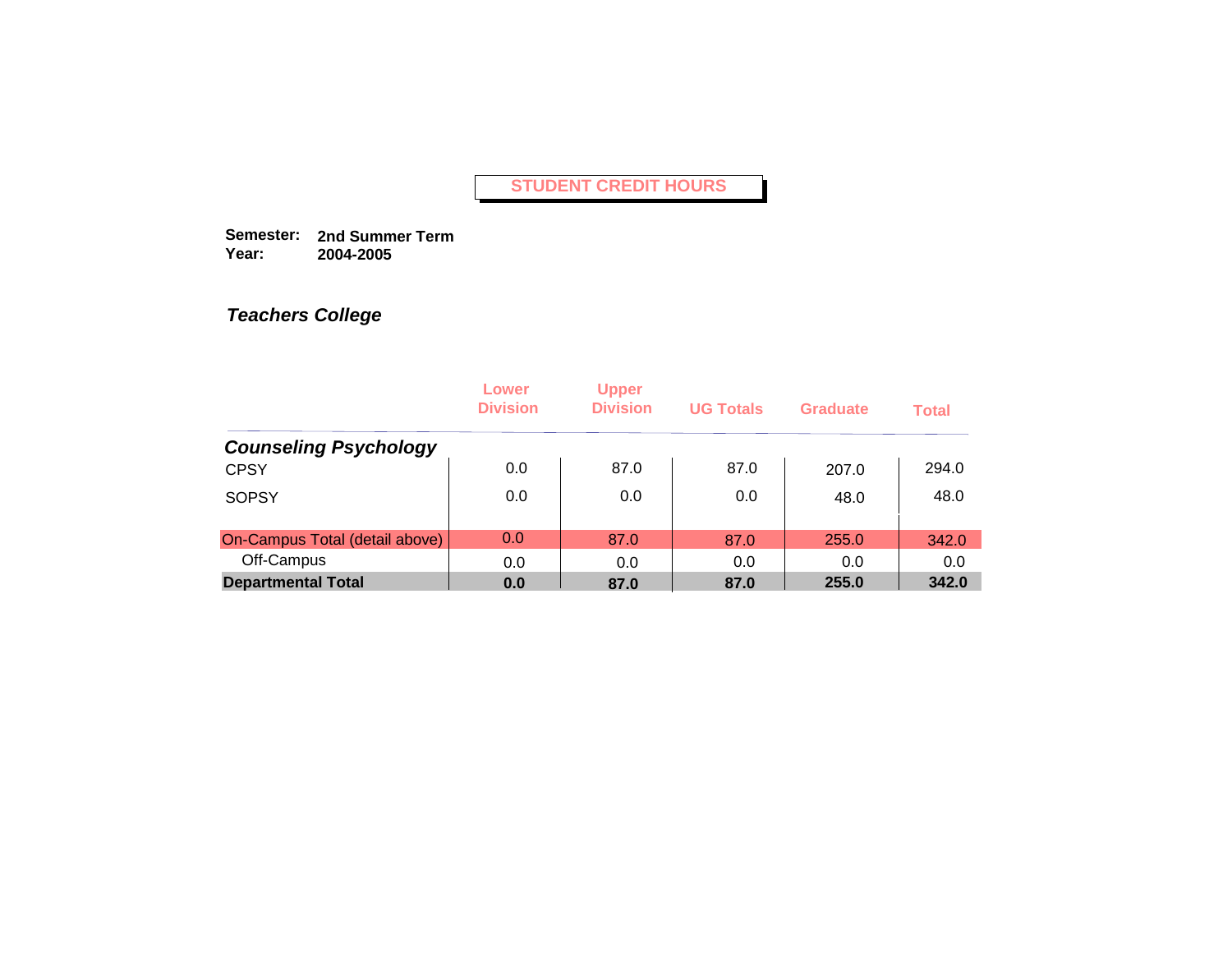**Semester: 2nd Summer Term Year: 2004-2005**

|                                | Lower<br><b>Division</b> | <b>Upper</b><br><b>Division</b> | <b>UG Totals</b> | Graduate | <b>Total</b> |
|--------------------------------|--------------------------|---------------------------------|------------------|----------|--------------|
| <b>Elementary Education</b>    |                          |                                 |                  |          |              |
| <b>EDEL</b>                    | 15.0                     | 21.0                            | 36.0             | 102.0    | 138.0        |
| <b>EDRDG</b>                   | 0.0                      | 60.0                            | 60.0             | 33.0     | 93.0         |
| On-Campus Total (detail above) | 15.0                     | 81.0                            | 96.0             | 135.0    | 231.0        |
| Off-Campus                     | 0.0                      | 0.0                             | 0.0              | 18.0     | 18.0         |
| <b>Departmental Total</b>      | 15.0                     | 81.0                            | 96.0             | 153.0    | 249.0        |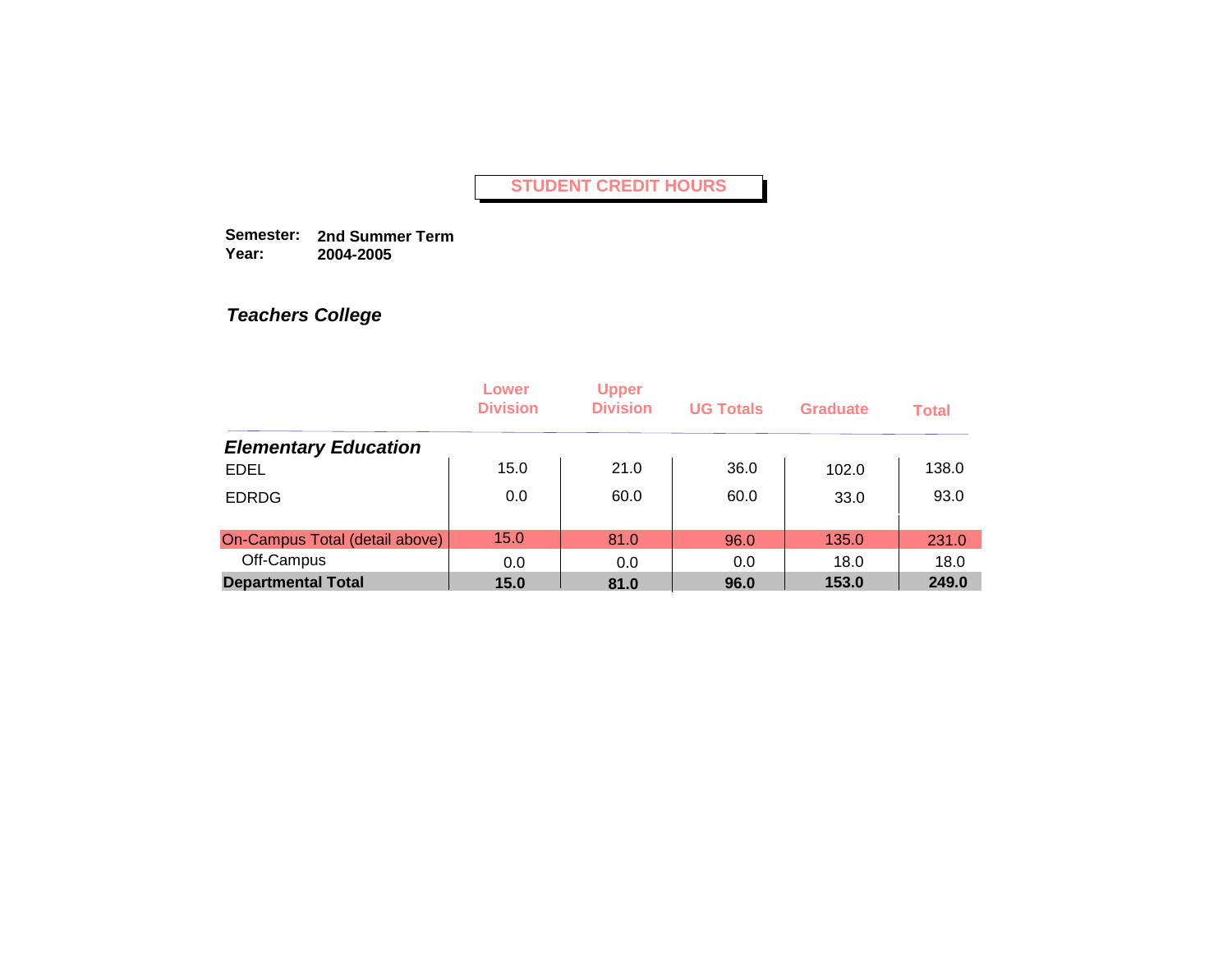**Semester: 2nd Summer Term Year: 2004-2005**

|                                | Lower<br><b>Division</b> | <b>Upper</b><br><b>Division</b> | <b>UG Totals</b> | Graduate | <b>Total</b> |
|--------------------------------|--------------------------|---------------------------------|------------------|----------|--------------|
| <b>Educational Psychology</b>  |                          |                                 |                  |          |              |
| <b>DISS</b>                    | 0.0                      | 0.0                             | 0.0              | 10.0     | 10.0         |
| <b>EDPSY</b>                   | 36.0                     | 93.0                            | 129.0            | 393.0    | 522.0        |
| On-Campus Total (detail above) | 36.0                     | 93.0                            | 129.0            | 403.0    | 532.0        |
| Off-Campus                     | 0.0                      | 0.0                             | 0.0              | 117.0    | 117.0        |
| <b>Departmental Total</b>      | 36.0                     | 93.0                            | 129.0            | 520.0    | 649.0        |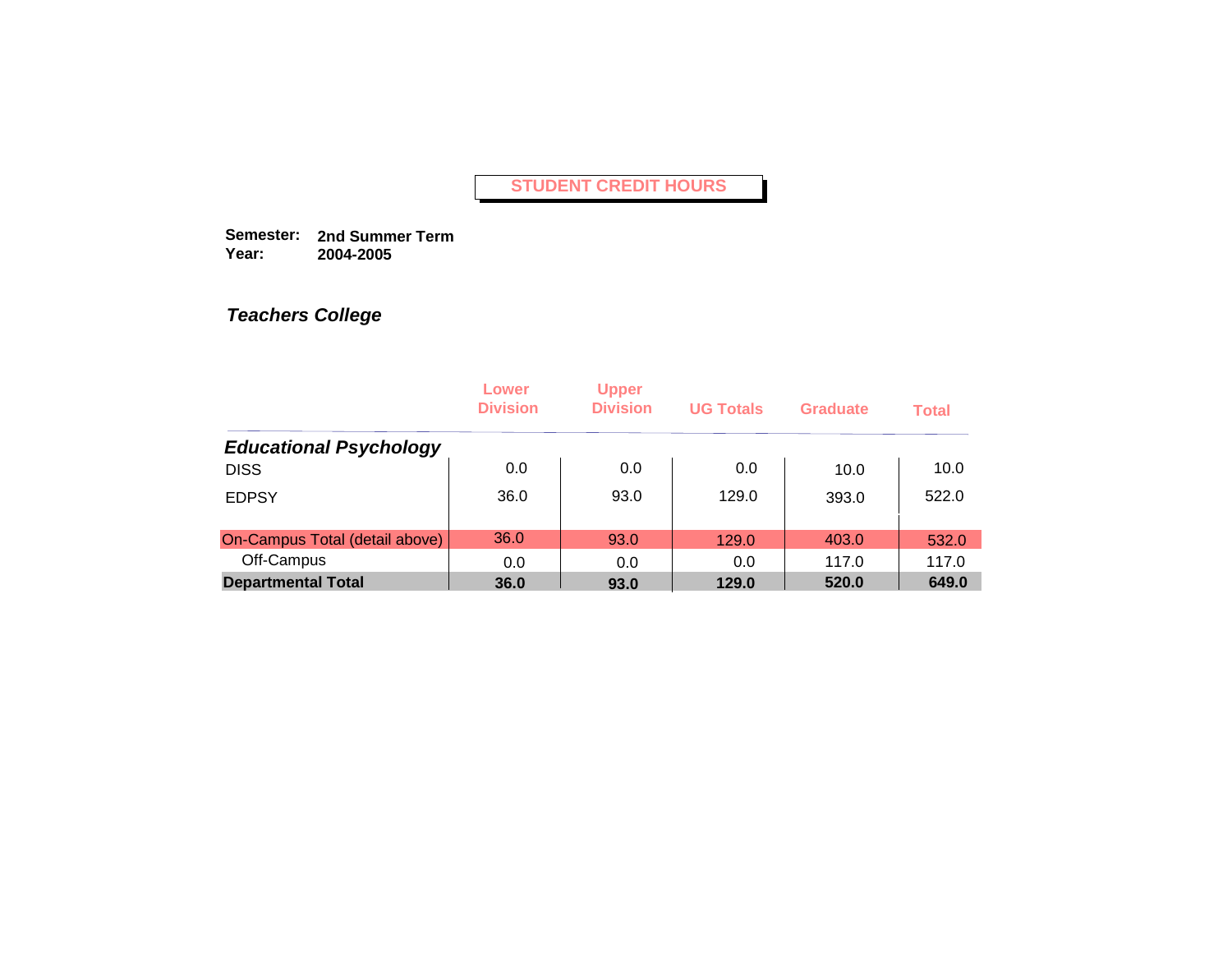**Semester: 2nd Summer Term Year: 2004-2005**

|                            | Lower<br><b>Division</b> | <b>Upper</b><br><b>Division</b> | <b>UG Totals</b> | <b>Graduate</b> | <b>Total</b> |
|----------------------------|--------------------------|---------------------------------|------------------|-----------------|--------------|
| <b>Educational Studies</b> |                          |                                 |                  |                 |              |
| <b>DISS</b>                | 0.0                      | 0.0                             | 0.0              | 3.0             | 3.0          |
| <b>EDAC</b>                | 0.0                      | 0.0                             | 0.0              | 6.0             | 6.0          |
| <b>EDCUR</b>               | 0.0                      | 0.0                             | 0.0              | 63.0            | 63.0         |
| <b>EDFON</b>               | 0.0                      | 210.0                           | 210.0            | 48.0            | 258.0        |
| <b>EDGEN</b>               | 0.0                      | 0.0                             | 0.0              | 21.0            | 21.0         |
| <b>EDHI</b>                | 0.0                      | 0.0                             | 0.0              | 30.0            | 30.0         |
| <b>EDJHM</b>               | 0.0                      | 6.0                             | 6.0              | 9.0             | 15.0         |
| <b>EDMUL</b>               | 60.0                     | 0.0                             | 60.0             | 75.0            | 135.0        |
| <b>EDSEC</b>               | 0.0                      | 0.0                             | 0.0              | 63.0            | 63.0         |
| <b>EDTEC</b>               | 0.0                      | 18.0                            | 18.0             | 57.0            | 75.0         |
| <b>RES</b>                 | 0.0                      | 0.0                             | 0.0              | 9.0             | 9.0          |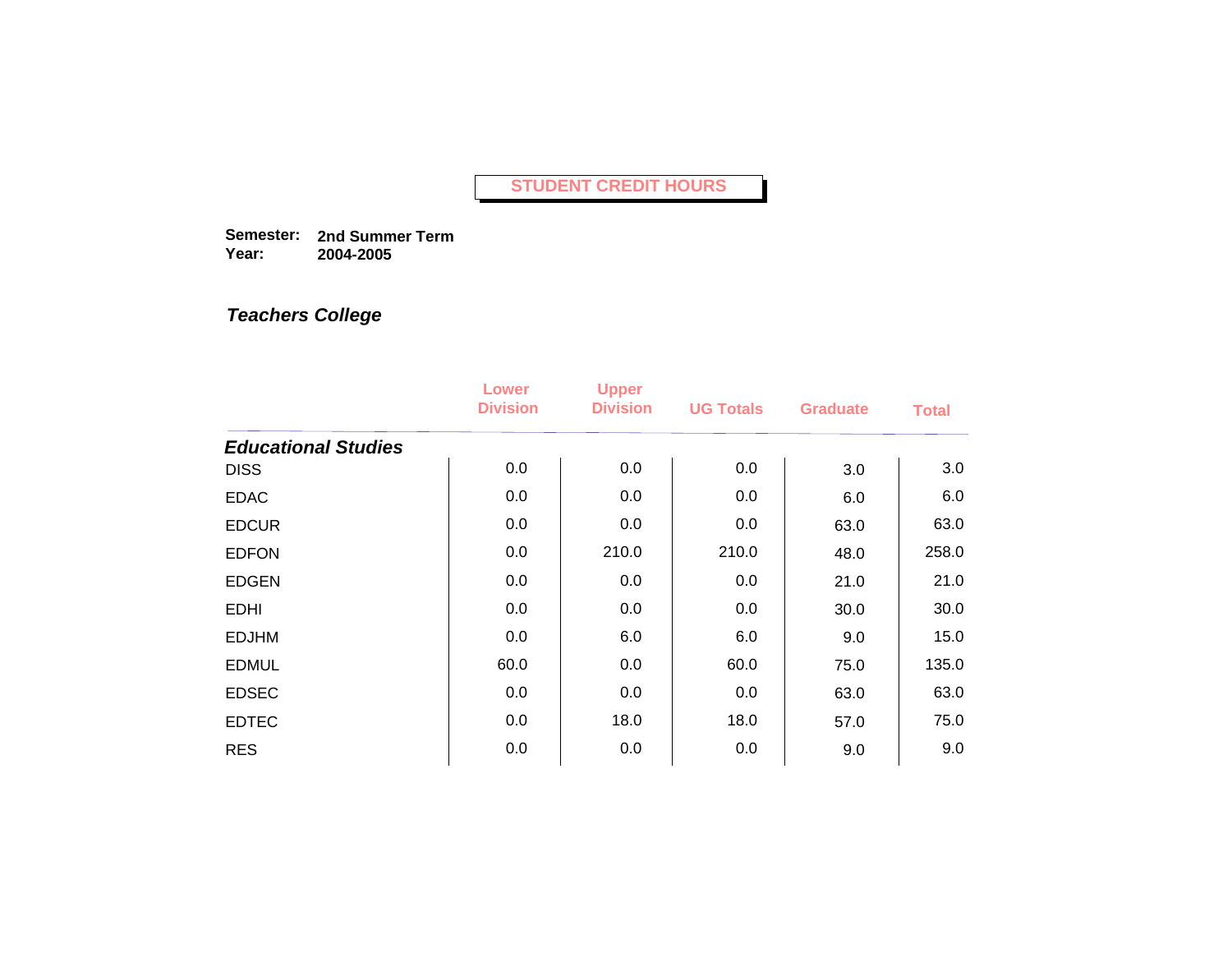**Semester: 2nd Summer Term Year: 2004-2005**

|                                | Lower<br><b>Division</b> | <b>Upper</b><br><b>Division</b> | <b>UG Totals</b> | <b>Graduate</b> | Total |
|--------------------------------|--------------------------|---------------------------------|------------------|-----------------|-------|
| On-Campus Total (detail above) | 60.0                     | 234.0                           | 294.0            | 384.0           | 678.0 |
| Off-Campus                     | 0.0                      | 0.0                             | 0.0              | 108.0           | 108.0 |
| <b>Departmental Total</b>      | 60.0                     | 234.0                           | 294.0            | 492.0           | 786.0 |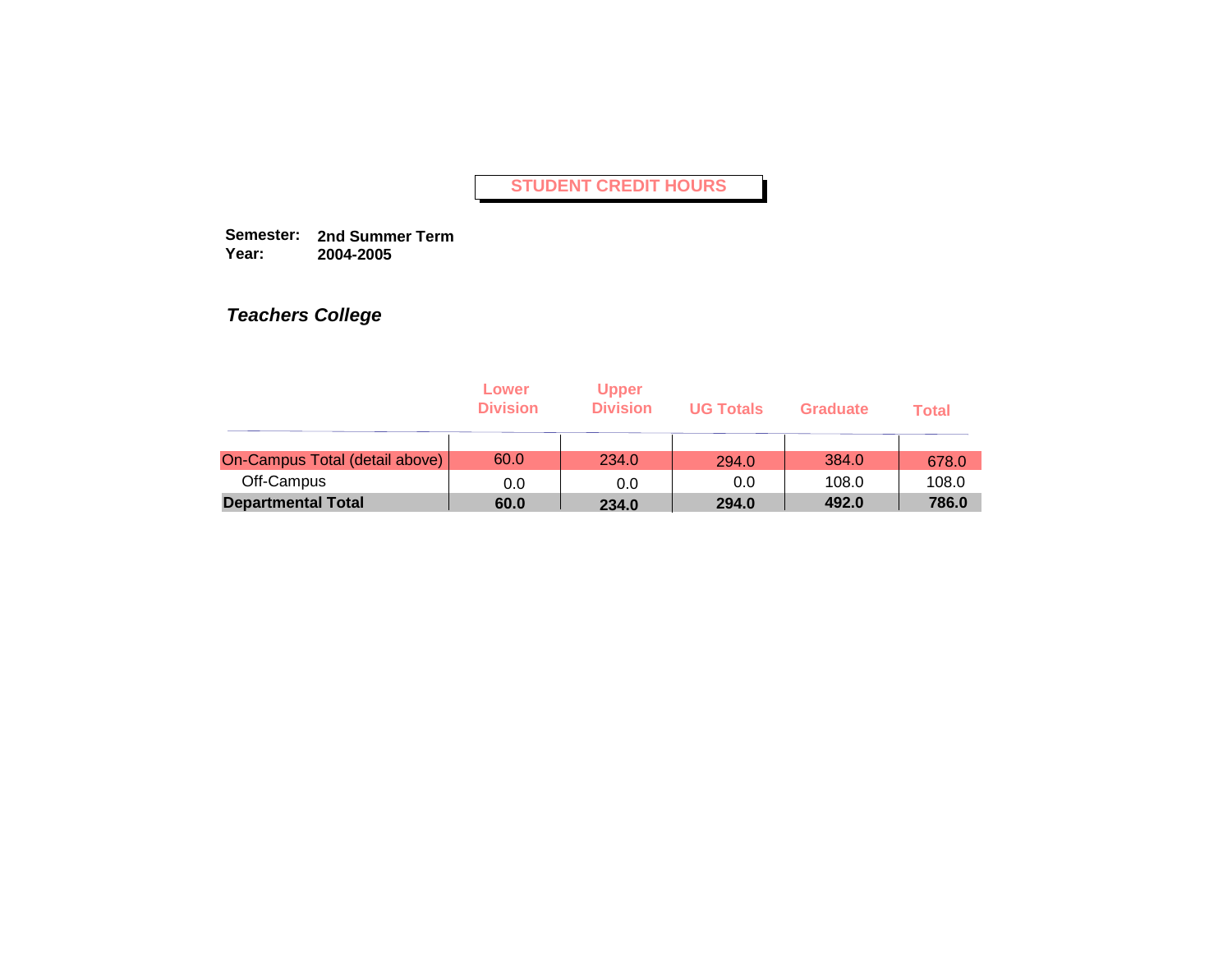**Semester: 2nd Summer Term Year: 2004-2005**

|                                | Lower<br><b>Division</b> | <b>Upper</b><br><b>Division</b> | <b>UG Totals</b> | <b>Graduate</b> | <b>Total</b> |
|--------------------------------|--------------------------|---------------------------------|------------------|-----------------|--------------|
| <b>Educational Leadership</b>  |                          |                                 |                  |                 |              |
| <b>EDAD</b>                    | 0.0                      | 0.0                             | 0.0              | 129.0           | 129.0        |
| On-Campus Total (detail above) | 0.0                      | 0.0                             | 0.0              | 129.0           | 129.0        |
| Off-Campus                     | 0.0                      | 0.0                             | 0.0              | 609.0           | 609.0        |
| <b>Departmental Total</b>      | 0.0                      | 0.0                             | 0.0              | 738.0           | 738.0        |